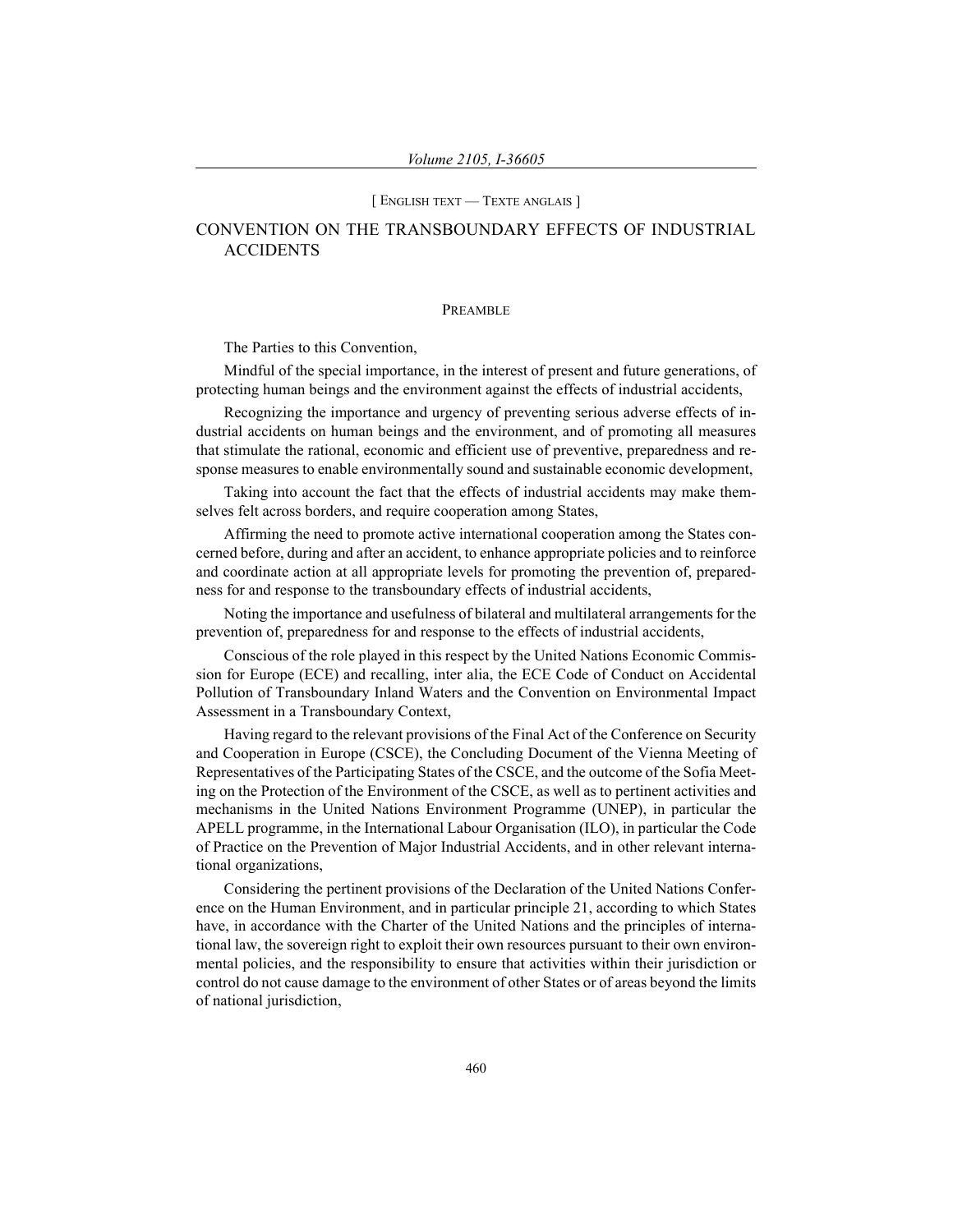Taking account of the polluter-pays principle as a general principle of international environmental law,

Underlining the principles of international law and custom, in particular the principles of good-neighbourliness, reciprocity, non-discrimination and good faith,

Have agreed as follows:

#### *Article 1. Definitions*

For the purposes of this Convention,

(a) "Industrial accident" means an event resulting from an uncontrolled development in the course of any activity involving hazardous substances either:

(i) In an installation, for example during manufacture, use, storage, handling, or disposal; or

(ii) During transportation in so far as it is covered by paragraph  $2(d)$  of Article 2;

(b) "Hazardous activity" means any activity in which one or more hazardous substances are present or may be present in quantities at or in excess of the threshold quantities listed in Annex I hereto, and which is capable of causing transboundary effects;

(c) "Effects" means any direct or indirect, immediate or delayed adverse consequences caused by an industrial accident on, inter alia:

(i) Human beings, flora and fauna;

(ii) Soil, water, air and landscape;

(iii) The interaction between the factors in (i) and (ii);

(iv) Material assets and cultural heritage, including historical monuments;

(d) "Transboundary effects" means serious effects within the jurisdiction of a Party as a result of an industrial accident occurring within the jurisdiction of another Party;

(e) "Operator" means any natural or legal person, including public authorities, in charge of an activity, e.g. supervising, planning to carry out or carrying out an activity;

(f) "Party" means, unless the text otherwise indicates, a Contracting Party to this Convention;

(g) "Party of origin" means any Party or Parties under whose jurisdiction an industrial accident occurs or is capable of occurring;

(h) "Affected Party" means any Party or Parties affected or capable of being affected by transboundary effects of an industrial accident;

(i) "Parties concerned" means any Party of origin and any affected Party;

(j) "The public" means one or more natural or legal persons.

#### *Article 2. Scope*

1. This Convention shall apply to the prevention of, preparedness for and response to industrial accidents capable of causing transboundary effects, including the effects of such accidents caused by natural disasters, and to international cooperation concerning mutual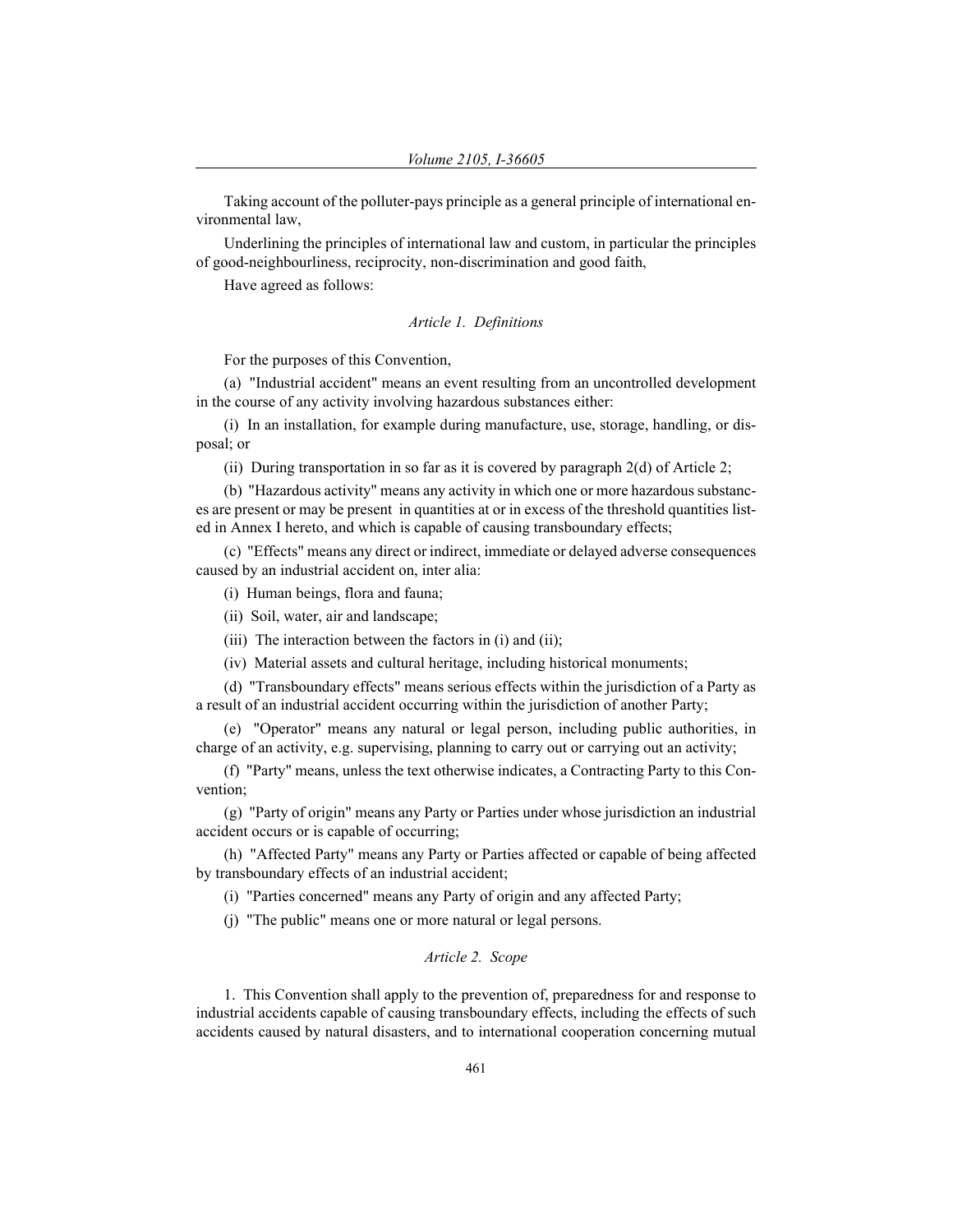assistance, research and development, exchange of information and exchange of technology in the area of prevention of, preparedness for and response to industrial accidents.

2. This Convention shall not apply to:

(a) Nuclear accidents or radiological emergencies;

(b) Accidents at military installations;

(c) Dam failures, with the exception of the effects of industrial accidents caused by such failures;

(d) Land-based transport accidents with the exception of:

(i) Emergency response to such accidents;

(ii) Transportation on the site of the hazardous activity;

(e) Accidental release of genetically modified organisms;

(f) Accidents caused by activities in the marine environment, including seabed exploration or exploitation;

(g) Spills of oil or other harmful substances at sea.

#### *Article 3. General Provisions*

1. The Parties shall, taking into account efforts already made at national and international levels, take appropriate measures and cooperate within the framework of this Convention, to protect human beings and the environment against industrial accidents by preventing such accidents as far as possible, by reducing their frequency and severity and by mitigating their effects. To this end, preventive, preparedness and response measures, including restoration measures, shall be applied.

2. The Parties shall, by means of exchange of information, consultation and other cooperative measures and without undue delay, develop and implement policies and strategies for reducing the risks of industrial accidents and improving preventive, preparedness and response measures, including restoration measures, taking into account, in order to avoid unnecessary duplication, efforts already made at national and international levels.

3. The Parties shall ensure that the operator is obliged to take all measures necessary for the safe performance of the hazardous activity and for the prevention of industrial accidents.

4. To implement the provisions of this Convention, the Parties shall take appropriate legislative, regulatory, administrative and financial measures for the prevention of, preparedness for and response to industrial accidents.

5. The provisions of this Convention shall not prejudice any obligations of the Parties under international law with regard to industrial accidents and hazardous activities.

#### *Article 4. Identification, Consultation and Advice*

1. For the purpose of undertaking preventive measures and setting up preparedness measures, the Party of origin shall take measures, as appropriate, to identify hazardous ac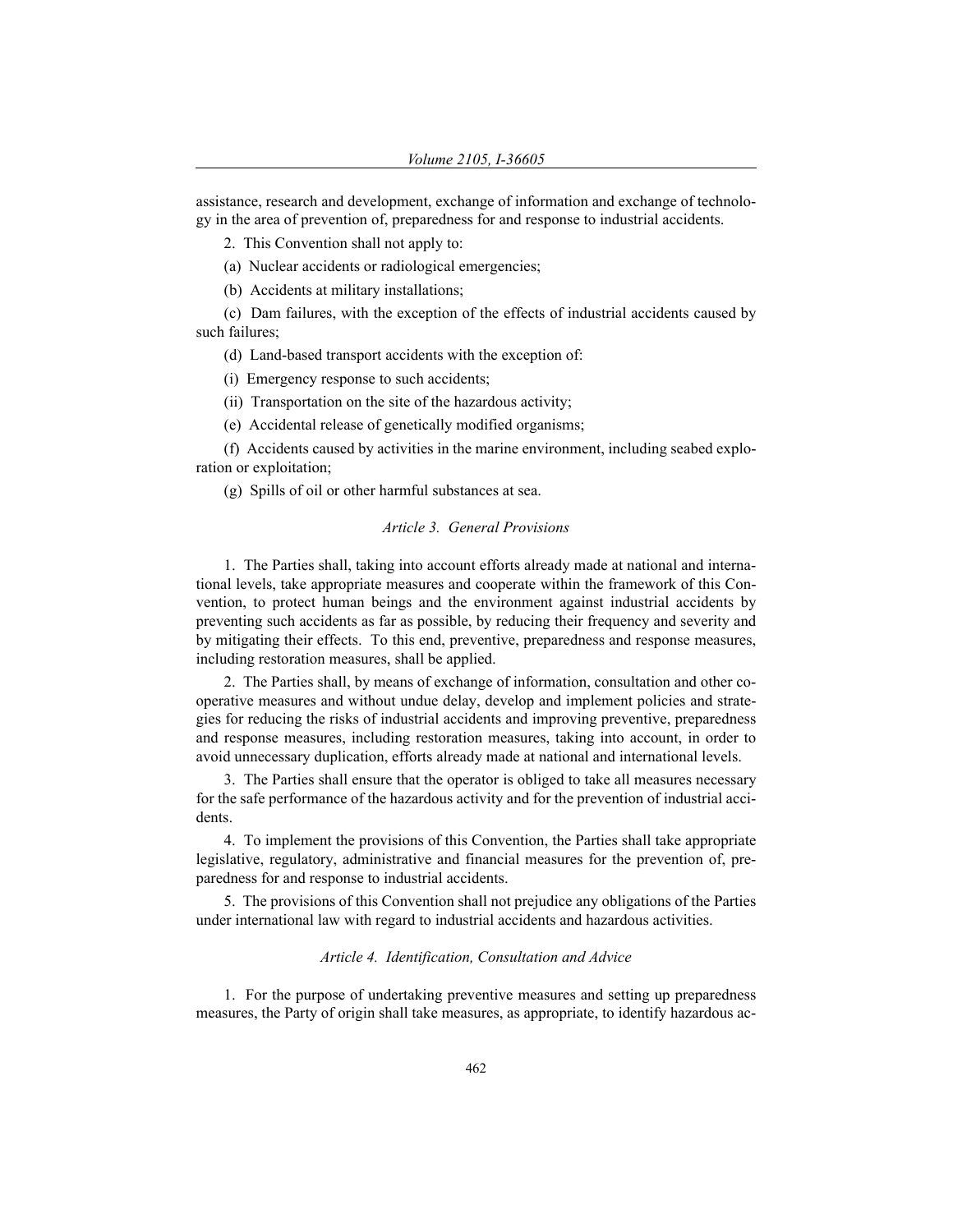tivities within its jurisdiction and to ensure that affected Parties are notified of any such proposed or existing activity.

2. Parties concerned shall, at the initiative of any such Party, enter into discussions on the identification of those hazardous activities that are, reasonably, capable of causing transboundary effects. If the Parties concerned do not agree on whether an activity is such a hazardous activity, any such Party may, unless the Parties concerned agree on another method of resolving the question, submit that question to an inquiry commission in accordance with the provisions of Annex II hereto for advice.

3. The Parties shall, with respect to proposed or existing hazardous activities, apply the procedures set out in Annex III hereto.

4. When a hazardous activity is subject to an environmental impact assessment in accordance with the Convention on Environmental Impact Assessment in a Transboundary Context and that assessment includes an evaluation of the transboundary effects of industrial accidents from the hazardous activity which is performed in conformity with the terms of this Convention, the final decision taken for the purposes of the Convention on Environmental Impact Assessment in a Transboundary Context shall fulfil the relevant requirements of this Convention.

#### *Article 5. Voluntary Extension*

Parties concerned should, at the initiative of any of them, enter into discussions on whether to treat an activity not covered by Annex I as a hazardous activity. Upon mutual agreement, they may use an advisory mechanism of their choice, or an inquiry commission in accordance with Annex II, to advise them. Where the Parties concerned so agree, this Convention, or any part thereof, shall apply to the activity in question as if it were a hazardous activity.

#### *Article 6. Prevention*

1. The Parties shall take appropriate measures for the prevention of industrial accidents, including measures to induce action by operators to reduce the risk of industrial accidents. Such measures may include, but are not limited to those referred to in Annex IV hereto.

2. With regard to any hazardous activity, the Party of origin shall require the operator to demonstrate the safe performance of the hazardous activity by the provision of information such as basic details of the process, including but not limited to, analysis and evaluation as detailed in Annex V hereto.

#### *Article 7. Decision-making on Siting*

Within the framework of its legal system, the Party of origin shall, with the objective of minimizing the risk to the population and the environment of all affected Parties, seek the establishment of policies on the siting of new hazardous activities and on significant modifications to existing hazardous activities. Within the framework of their legal sys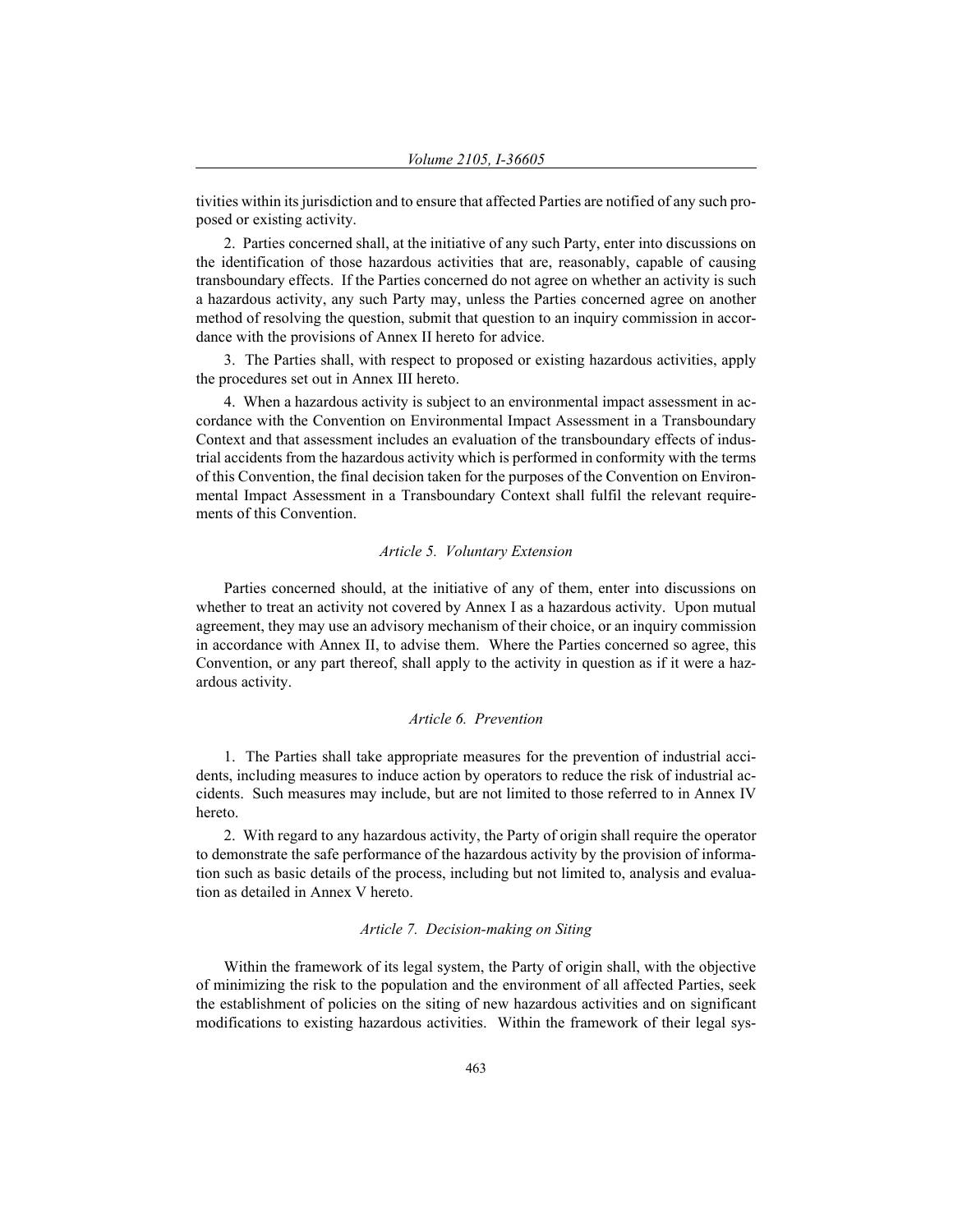tems, the affected Parties shall seek the establishment of policies on significant developments in areas which could be affected by transboundary effects of an industrial accident arising out of a hazardous activity so as to minimize the risks involved. In elaborating and establishing these policies, the Parties should consider the matters set out in Annex V, paragraph 2, subparagraphs (1) to (8), and Annex VI hereto.

#### *Article 8. Emergency Preparedness*

1. The Parties shall take appropriate measures to establish and maintain adequate emergency preparedness to respond to industrial accidents. The Parties shall ensure that preparedness measures are taken to mitigate transboundary effects of such accidents, onsite duties being undertaken by operators. These measures may include, but are not limited to those referred to in Annex VII hereto. In particular, the Parties concerned shall inform each other of their contingency plans.

2. The Party of origin shall ensure for hazardous activities the preparation and implementation of on-site contingency plans, including suitable measures for response and other measures to prevent and minimize transboundary effects. The Party of origin shall provide to the other Parties concerned the elements it has for the elaboration of contingency plans.

3. Each Party shall ensure for hazardous activities the preparation and implementation of off-site contingency plans covering measures to be taken within its territory to prevent and minimize transboundary effects. In preparing these plans, account shall be taken of the conclusions of analysis and evaluation, in particular the matters set out in Annex V, paragraph 2, subparagraphs (1) to (5). Parties concerned shall endeavour to make such plans compatible. Where appropriate, joint off-site contingency plans shall be drawn up in order to facilitate the adoption of adequate response measures.

4. Contingency plans should be reviewed regularly, or when circumstances so require, taking into account the experience gained in dealing with actual emergencies.

#### *Article 9. Information to, and Participation of the Public*

1. The Parties shall ensure that adequate information is given to the public in the areas capable of being affected by an industrial accident arising out of a hazardous activity. This information shall be transmitted through such channels as the Parties deem appropriate, shall include the elements contained in Annex VIII hereto and should take into account matters set out in Annex V, paragraph 2, subparagraphs (1) to (4) and (9).

2. The Party of origin shall, in accordance with the provisions of this Convention and whenever possible and appropriate, give the public in the areas capable of being affected an opportunity to participate in relevant procedures with the aim of making known its views and concerns on prevention and preparedness measures, and shall ensure that the opportunity given to the public of the affected Party is equivalent to that given to the public of the Party of origin.

3. The Parties shall, in accordance with their legal systems and, if desired, on a reciprocal basis provide natural or legal persons who are being or are capable of being adversely affected by the transboundary effects of an industrial accident in the territory of a Party,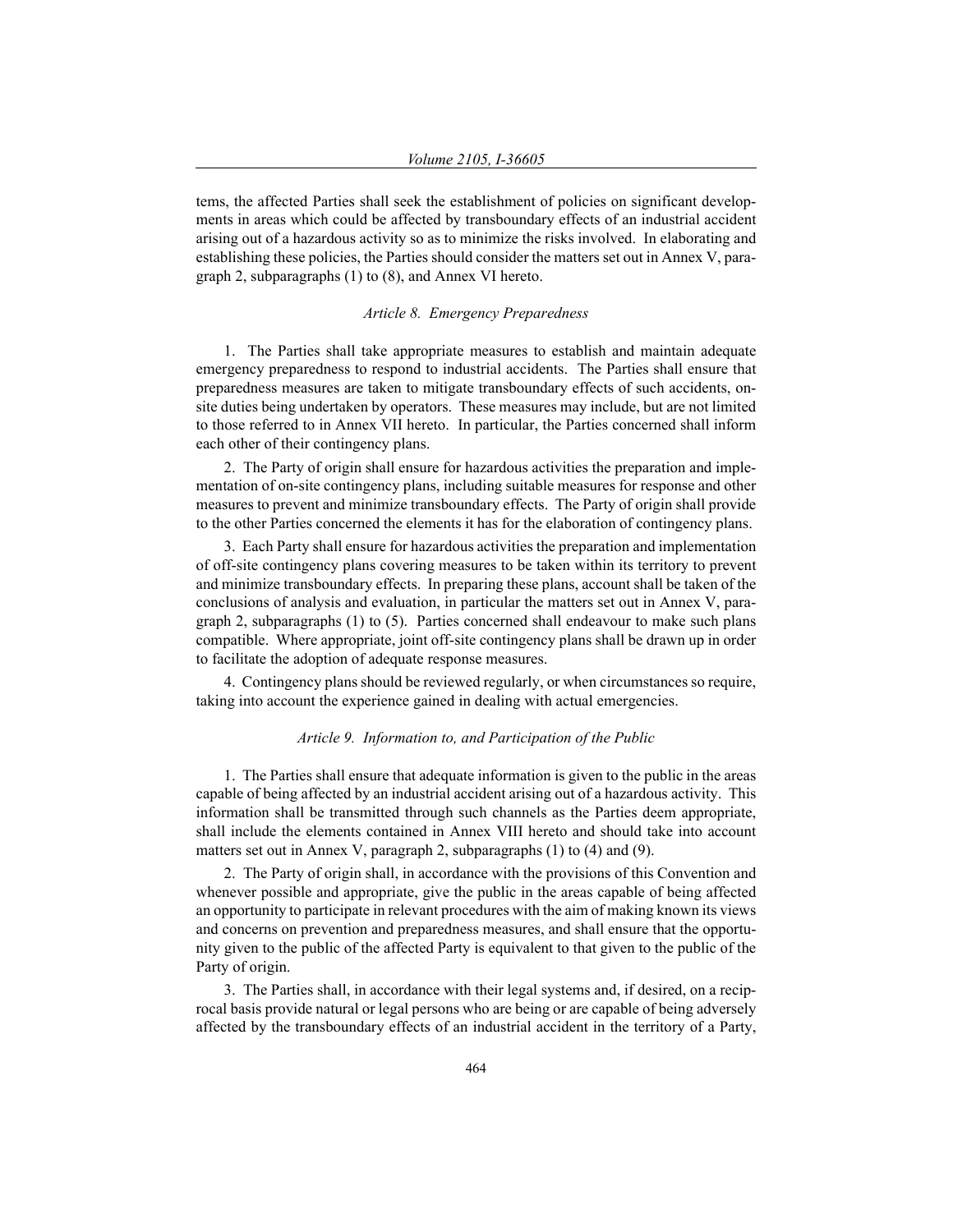with access to, and treatment in the relevant administrative and judicial proceedings, including the possibilities of starting a legal action and appealing a decision affecting their rights, equivalent to those available to persons within their own jurisdiction.

#### *Article 10. Industrial Accident Notification Systems*

1. The Parties shall, with the aim of obtaining and transmitting industrial accident notifications containing information needed to counteract transboundary effects, provide for the establishment and operation of compatible and efficient industrial accident notification systems at appropriate levels.

2. In the event of an industrial accident, or imminent threat thereof, which causes or is capable of causing transboundary effects, the Party of origin shall ensure that affected Parties are, without delay, notified at appropriate levels through the industrial accident notification systems. Such notification shall include the elements contained in Annex IX hereto.

3. The Parties concerned shall ensure that, in the event of an industrial accident or imminent threat thereof, the contingency plans prepared in accordance with Article 8 are activated as soon as possible and to the extent appropriate to the circumstances.

#### *Article 11. Response*

1. The Parties shall ensure that, in the event of an industrial accident, or imminent threat thereof, adequate response measures are taken, as soon as possible and using the most efficient practices, to contain and minimize effects.

2. In the event of an industrial accident, or imminent threat thereof, which causes or is capable of causing transboundary effects, the Parties concerned shall ensure that the effects are assessed - where appropriate, jointly for the purpose of taking adequate response measures. The Parties concerned shall endeavour to coordinate their response measures.

#### *Article 12. Mutual Assistance*

1. If a Party needs assistance in the event of an industrial accident, it may ask for assistance from other Parties, indicating the scope and type of assistance required. A Party to whom a request for assistance is directed shall promptly decide and inform the requesting Party whether it is in a position to render the assistance required and indicate the scope and terms of the assistance that might be rendered.

2. The Parties concerned shall cooperate to facilitate the prompt provision of assistance agreed to under paragraph 1 of this Article, including, where appropriate, action to minimize the consequences and effects of the industrial accident, and to provide general assistance. Where Parties do not have bilateral or multilateral agreements which cover their arrangements for providing mutual assistance, the assistance shall be rendered in accordance with Annex X hereto, unless the Parties agree otherwise.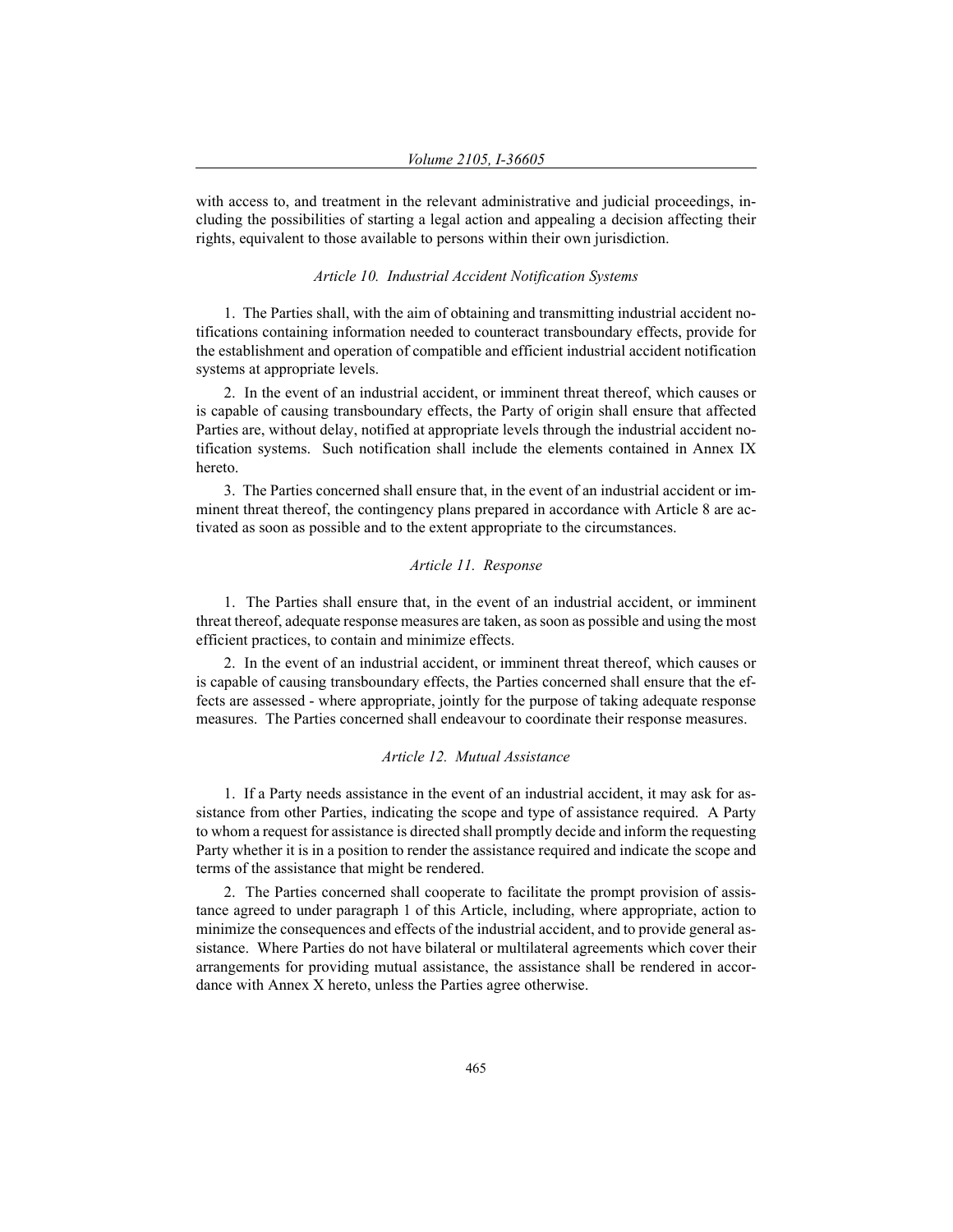#### *Article 13. Responsibility and Liability*

The Parties shall support appropriate international efforts to elaborate rules, criteria and procedures in the field of responsibility and liability.

#### *Article 14. Research and Development*

The Parties shall, as appropriate, initiate and cooperate in the conduct of research into, and in the development of methods and technologies for the prevention of, preparedness for and response to industrial accidents. For these purposes, the Parties shall encourage and actively promote scientific and technological cooperation, including research into less hazardous processes aimed at limiting accident hazards and preventing and limiting the consequences of industrial accidents.

#### *Article 15. Exchange of Information*

The Parties shall, at the multilateral or bilateral level, exchange reasonably obtainable information, including the elements contained in Annex XI hereto.

#### *Article 16. Exchange of Technology*

1. The Parties shall, consistent with their laws, regulations and practices, facilitate the exchange of technology for the prevention of, preparedness for and response to the effects of industrial accidents, particularly through the promotion of:

- (a) Exchange of available technology on various financial bases;
- (b) Direct industrial contacts and cooperation;
- (c) Exchange of information and experience;
- (d) Provision of technical assistance.

2. In promoting the activities specified in paragraph 1, subparagraphs (a) to (d) of this Article, the Parties shall create favourable conditions by facilitating contacts and cooperation among appropriate organizations and individuals in both the private and the public sectors that are capable of providing technology, design and engineering services, equipment or finance.

#### *Article 17. Competent Authorities and Points of Contact*

1. Each Party shall designate or establish one or more competent authorities for the purposes of this Convention.

2. Without prejudice to other arrangements at the bilateral or multilateral level, each Party shall designate or establish one point of contact for the purpose of industrial accident notifications pursuant to Article 10, and one point of contact for the purpose of mutual assistance pursuant to Article 12. These points of contact should preferably be the same.

3. Each Party shall, within three months of the date of entry into force of this Convention for that Party, inform the other Parties, through the secretariat referred to in Article 20,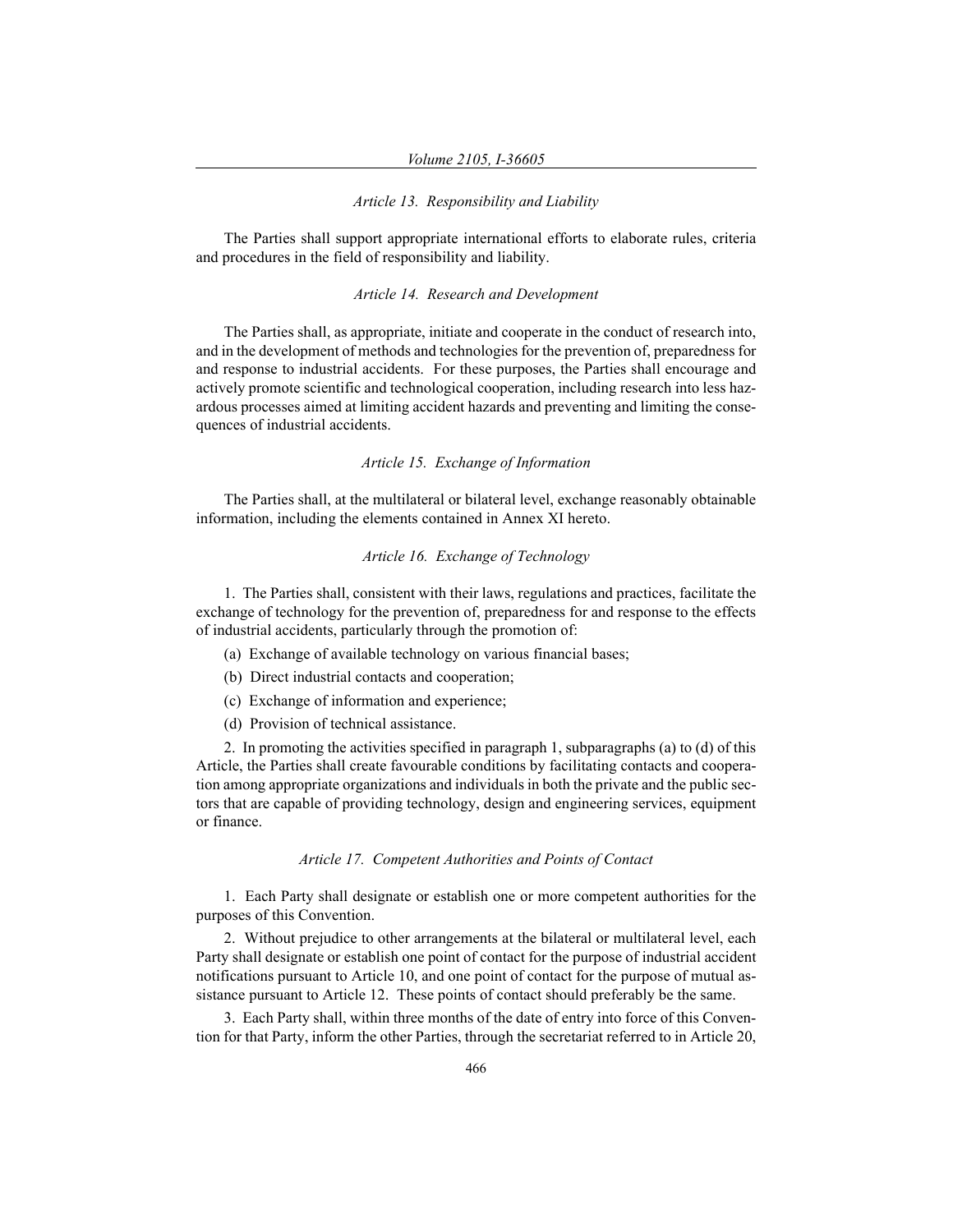which body or bodies it has designated as its point(s) of contact and as its competent authority or authorities.

4. Each Party shall, within one month of the date of decision, inform the other Parties, through the secretariat, of any changes regarding the designation(s) it has made under paragraph 3 of this Article.

5. Each Party shall keep its point of contact and industrial accident notification systems pursuant to Article 10 operational at all times.

6. Each Party shall keep its point of contact and the authorities responsible for making and receiving requests for, and accepting offers of assistance pursuant to Article 12 operational at all times.

#### *Article 18. Conference of the Parties*

1. The representatives of the Parties shall constitute the Conference of the Parties of this Convention and hold their meetings on a regular basis. The first meeting of the Conference of the Parties shall be convened not later than one year after the date of the entry into force of this Convention. Thereafter, a meeting of the Conference of the Parties shall be held at least once a year or at the written request of any Party, provided that, within six months of the request being communicated to them by the secretariat, it is supported by at least one third of the Parties.

2. The Conference of the Parties shall:

(a) Review the implementation of this Convention;

(b) Carry out advisory functions aimed at strengthening the ability of Parties to prevent, prepare for and respond to the transboundary effects of industrial accidents, and at facilitating the provision of technical assistance and advice at the request of parties faced with industrial accidents;

(c) Establish, as appropriate, working groups and other appropriate mechanisms to consider matters related to the implementation and development of this Convention and, to this end, to prepare appropriate studies and other documentation and submit recommendations for consideration by the Conference of the Parties;

(d) Fulfil such other functions as may be appropriate under the provisions of this Convention;

(e) At its first meeting, consider and, by consensus, adopt rules of procedure for its meetings.

3. The Conference of the Parties, in discharging its functions, shall, when it deems appropriate, also cooperate with other relevant international organizations.

4. The Conference of the Parties shall, at its first meeting, establish a programme of work, in particular with regard to the items contained in Annex XII hereto. The Conference of the Parties shall also decide on the method of work, including the use of national centres and cooperation with relevant international organizations and the establishment of a system with a view to facilitating the implementation of this Convention, in particular for mutual assistance in the event of an industrial accident, and building upon pertinent existing activities within relevant international organizations. As part of the programme of work, the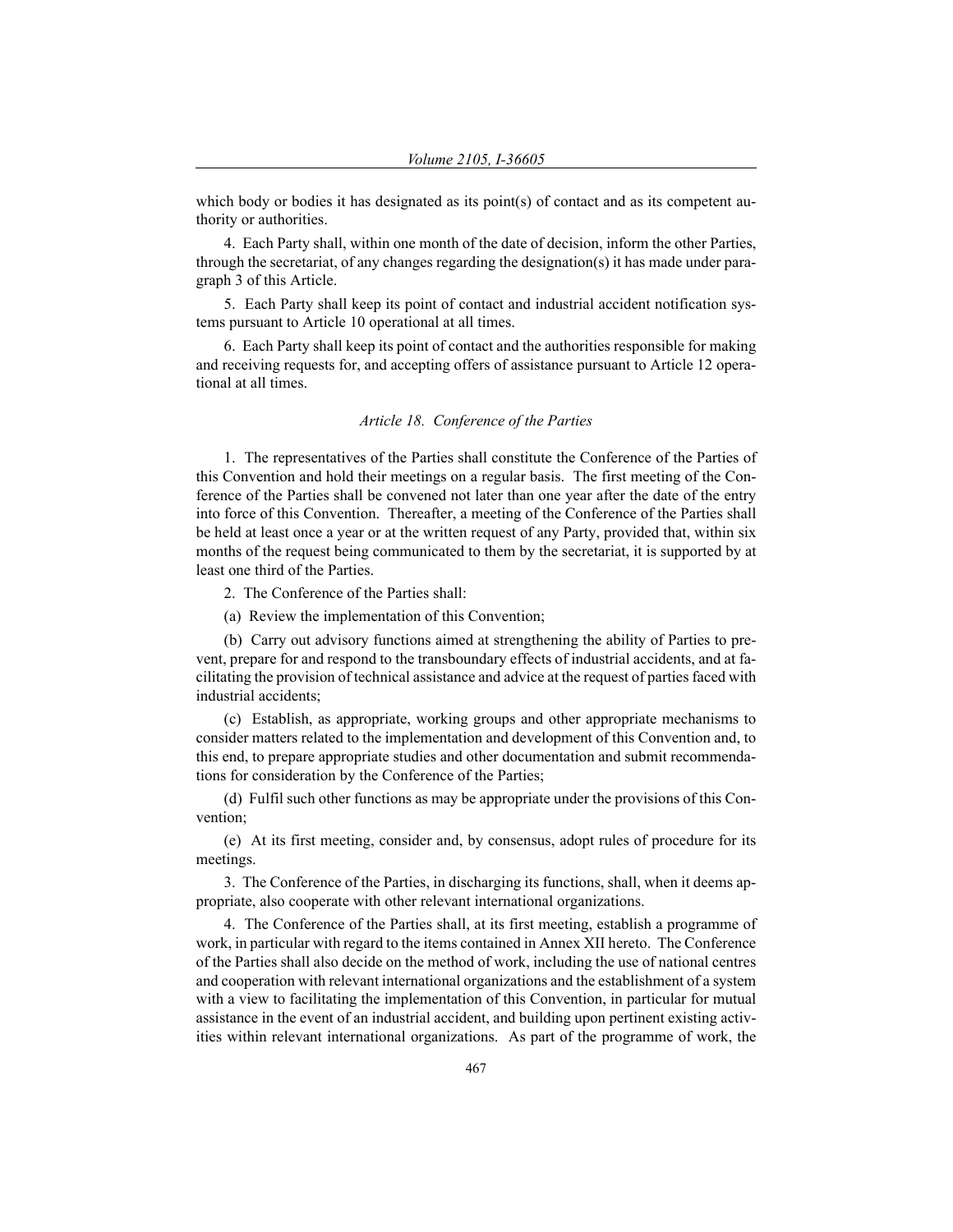Conference of the Parties shall review existing national, regional and international centres, and other bodies and programmes aimed at coordinating information and efforts in the prevention of, preparedness for and response to industrial accidents, with a view to determining what additional international institutions or centres may be needed to carry out the tasks listed in Annex XII.

5. The Conference of the Parties shall, at its first meeting, commence consideration of procedures to create more favourable conditions for the exchange of technology for the prevention of, preparedness for and response to the effects of industrial accidents.

6. The Conference of the Parties shall adopt guidelines and criteria to facilitate the identification of hazardous activities for the purposes of this Convention.

#### *Article 19. Right to Vote*

1. Except as provided for in paragraph 2 of this Article, each Party to this Convention shall have one vote.

2. Regional economic integration organizations as defined in Article 27 shall, in matters within their competence, exercise their right to vote with a number of votes equal to the number of their member States which are Parties to this Convention. Such organizations shall not exercise their right to vote if their member States exercise theirs, and vice versa.

#### *Article 20. Secretariat*

The Executive Secretary of the Economic Commission for Europe shall carry out the following secretariat functions;

(a) Convene and prepare meetings of the Parties;

(b) Transmit to the Parties reports and other information received in accordance with the provisions of this Convention;

(c) Such other functions as may be determined by the Parties.

#### *Article 21. Settlement of Disputes*

1. If a dispute arises between two or more Parties about the interpretation or application of this Convention, they shall seek a solution by negotiation or by any other method of dispute settlement acceptable to the parties to the dispute.

2. When signing, ratifying, accepting, approving or acceding to this Convention, or at any time thereafter, a Party may declare in writing to the Depositary that, for a dispute not resolved in accordance with paragraph 1 of this Article, it accepts one or both of the following means of dispute settlement as compulsory in relation to any Party accepting the same obligation:

(a) Submission of the dispute to the International Court of Justice;

(b) Arbitration in accordance with the procedure set out in Annex XIII hereto.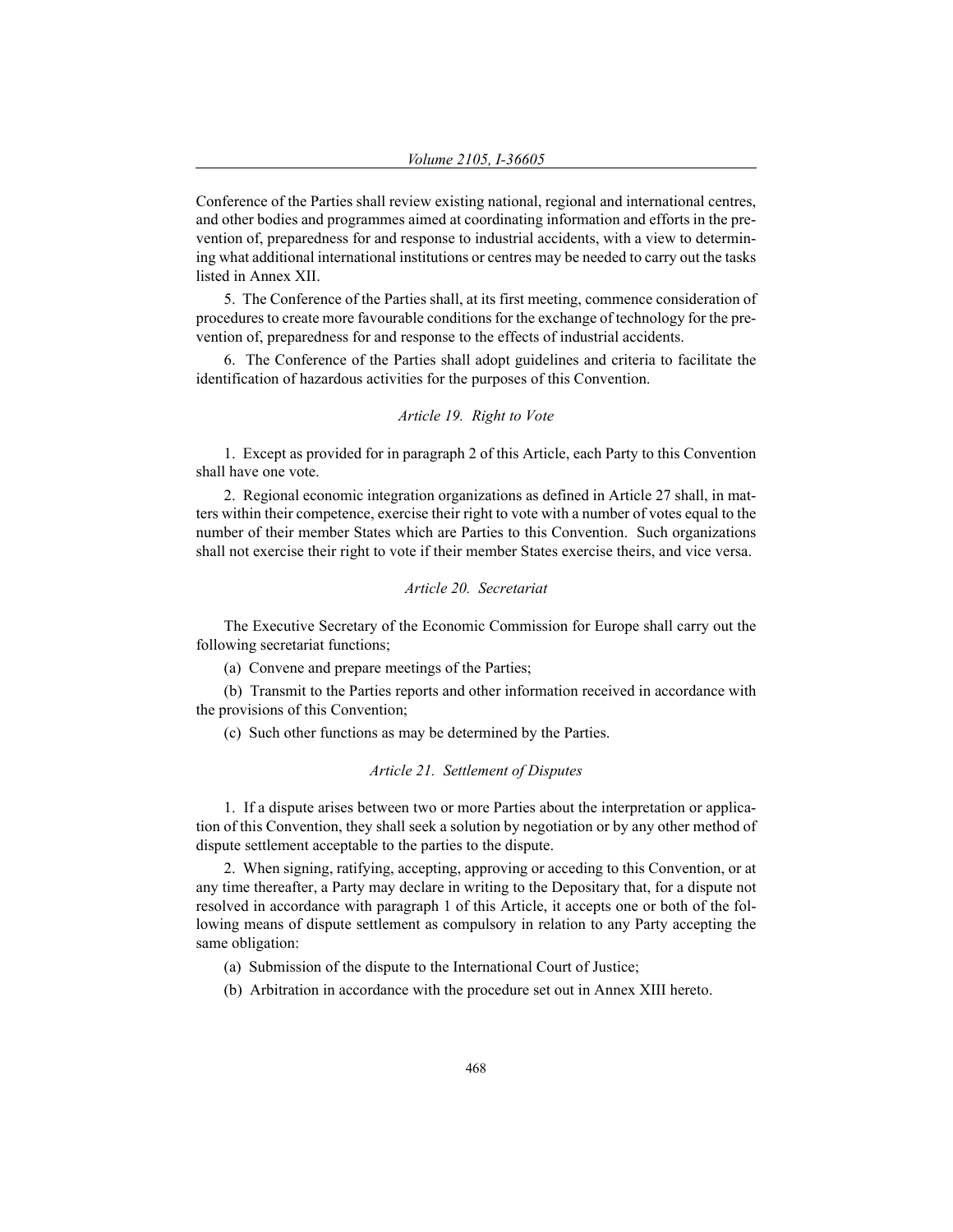3. If the parties to the dispute have accepted both means of dispute settlement referred to in paragraph 2 of this Article, the dispute may be submitted only to the International Court of Justice, unless the parties to the dispute agree otherwise.

#### *Article 22. Limitations on the Supply of Information*

1. The provisions of this Convention shall not affect the rights or the obligations of Parties in accordance with their national laws, regulations, administrative provisions or accepted legal practices and applicable international regulations to protect information related to personal data, industrial and commercial secrecy, including intellectual property, or national security.

2. If a Party nevertheless decides to supply such protected information to another Party, the Party receiving such protected information shall respect the confidentiality of the information received and the conditions under which it is supplied, and shall only use that information for the purposes for which it was supplied.

#### *Article 23. Implementation*

The Parties shall report periodically on the implementation of this Convention.

#### *Article 24. Bilateral and Multilateral Agreements*

1. The Parties may, in order to implement their obligations under this Convention, continue existing or enter into new bilateral or multilateral agreements or other arrangements.

2. The provisions of this Convention shall not affect the right of Parties to take, by bilateral or multilateral agreement where appropriate, more stringent measures than those required by this Convention.

#### *Article 25. Status of Annexes*

The Annexes to this Convention form an integral part of the Convention.

#### *Article 26. Amendments to the Convention*

1. Any Party may propose amendments to this Convention.

2. The text of any proposed amendment to this Convention shall be submitted in writing to the Executive Secretary of the Economic Commission for Europe, who shall circulate it to all Parties. The Conference of the Parties shall discuss proposed amendments at its next annual meeting, provided that such proposals have been circulated to the Parties by the Executive Secretary of the Economic Commission for Europe at least ninety days in advance.

3. For amendments to this Convention - other than those to Annex I, for which the procedure is described in paragraph 4 of this Article: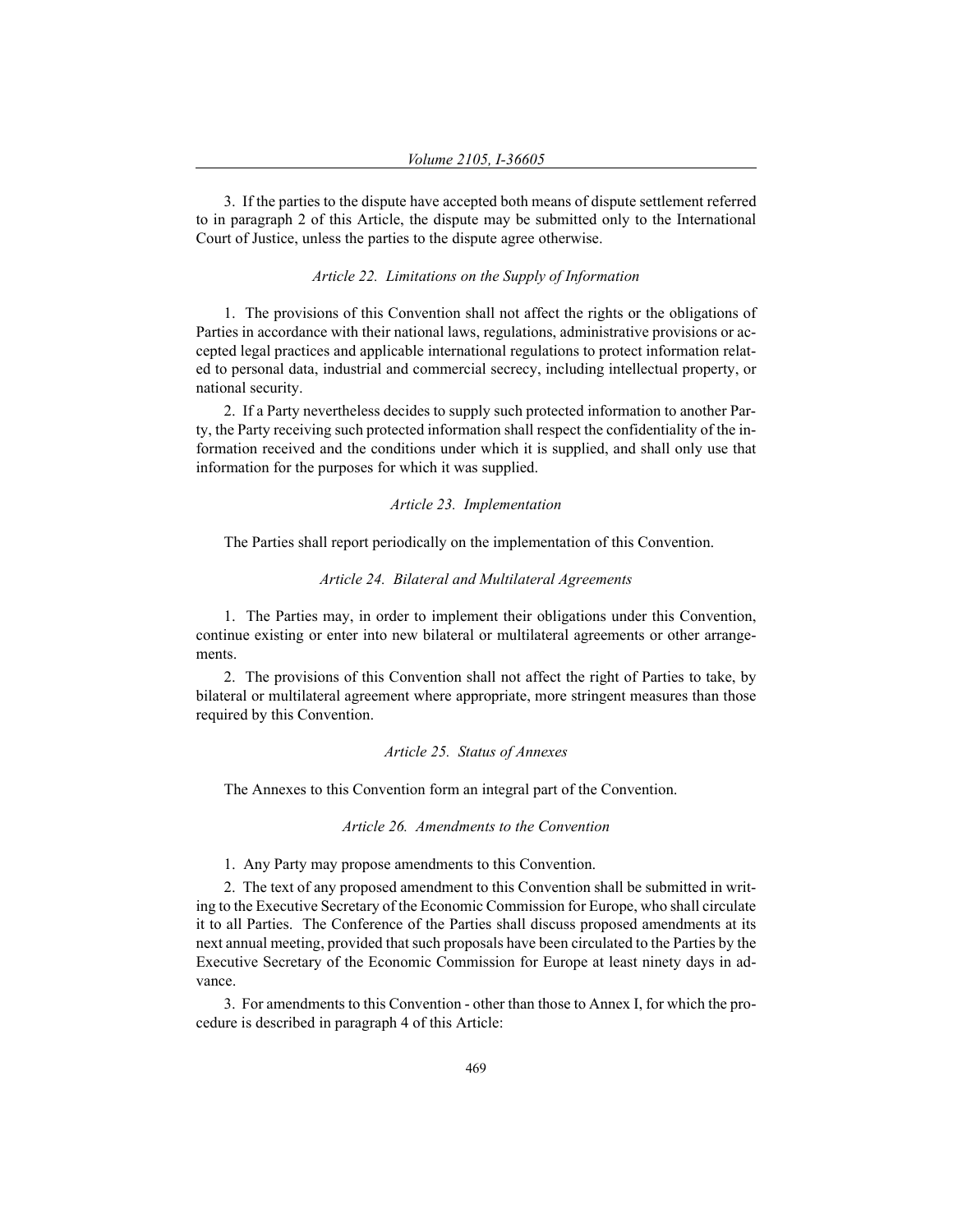(a) Amendments shall be adopted by consensus of the Parties present at the meeting and shall be submitted by the Depositary to all Parties for ratification, acceptance or approval;

(b) Instruments of ratification, acceptance or approval of amendments shall be deposited with the Depositary. Amendments adopted in accordance with this Article shall enter into force for Parties that have accepted them on the ninetieth day following the day of receipt by the Depositary of the sixteenth instrument of ratification, acceptance or approval;

(c) Thereafter, amendments shall enter into force for any other Party on the ninetieth day after that Party deposits its instruments of ratification, acceptance or approval of the amendments.

4. For amendments to Annex I:

(a) The Parties shall make every effort to reach agreement by consensus. If all efforts at consensus have been exhausted and no agreement reached, the amendments shall, as a last resort, be adopted by a nine-tenths majority vote of the Parties present and voting at the meeting. If adopted by the Conference of the Parties, the amendments shall be communicated to the Parties and recommended for approval;

(b) On the expiry of twelve months from the date of their communication by the Executive Secretary of the Economic Commission for Europe, the amendments to Annex I shall become effective for those Parties to this Convention which have not submitted a notification in accordance with the provisions of paragraph  $4(c)$  of this Article, provided that at least sixteen Parties have not submitted such a notification;

(c) Any Party that is unable to approve an amendment to Annex I of this Convention shall so notify the Executive Secretary of the Economic Commission for Europe in writing within twelve months from the date of the communication of the adoption. The Executive Secretary shall without delay notify all Parties of any such notification received. A Party may at any time substitute an acceptance for its previous notification and the amendment to Annex I shall thereupon enter into force for that Party.

(d) For the purpose of this paragraph "Parties present and voting" means Parties present and casting an affirmative or negative vote.

#### *Article 27. Signature*

This Convention shall be open for signature at Helsinki from 17 to 18 March 1992 inclusive, and thereafter at United Nations Headquarters in New York until 18 September 1992, by States members of the Economic Commission for Europe, as well as States having consultative status with the Economic Commission for Europe pursuant to paragraph 8 of Economic and Social Council resolution 36 (IV) of 28 March 1947, and by regional economic integration organizations constituted by sovereign States members of the Economic Commission for Europe to which their member States have transferred competence in respect of matters governed by this Convention, including the competence to enter into treaties in respect of these matters.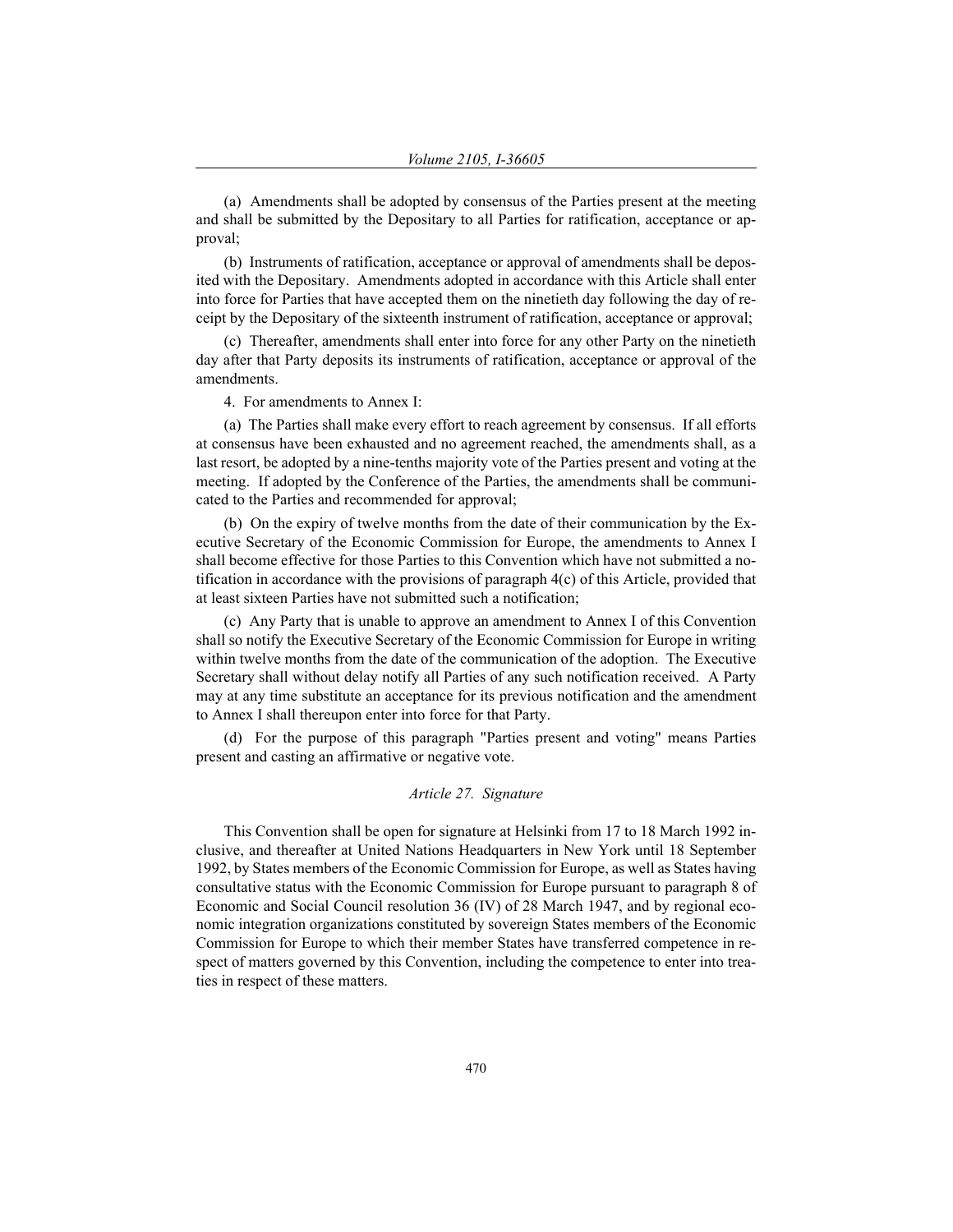#### *Article 28. Depositary*

The Secretary-General of the United Nations shall act as the Depositary of this Convention.

#### *Article 29. Ratification, Acceptance, Approval and Accession*

1. This Convention shall be subject to ratification, acceptance or approval by the signatory States and regional economic integration organizations referred to in Article 27.

2. This Convention shall be open for accession by the States and organizations referred to in Article 27.

3. Any organization referred to in Article 27 which becomes Party to this Convention without any of its member States being a Party shall be bound by all the obligations under this Convention. In the case of such organizations, one or more of whose member States is a Party to this Convention, the organization and its member States shall decide on their respective responsibilities for the performance of their obligations under this Convention. In such cases, the organization and the member States shall not be entitled to exercise rights under this Convention concurrently.

4. In their instruments of ratification, acceptance, approval or accession, the regional economic integration organizations referred to in Article 27 shall declare the extent of their competence with respect to the matters governed by this Convention. These organizations shall also inform the Depositary of any substantial modification to the extent of their competence.

#### *Article 30. Entry into Force*

1. This Convention shall enter into force on the ninetieth day after the date of deposit of the sixteenth instrument of ratification, acceptance, approval or accession.

2. For the purposes of paragraph 1 of this Article, any instrument deposited by an organization referred to in Article 27 shall not be counted as additional to those deposited by States members of such an organization.

3. For each State or organization referred to in Article 27 which ratifies, accepts or approves this Convention or accedes thereto after the deposit of the sixteenth instrument of ratification, acceptance, approval or accession, this Convention shall enter into force on the ninetieth day after the date of deposit by such State or organization of its instrument of ratification, acceptance, approval or accession.

#### *Article 31. Withdrawal*

1. At any time after three years from the date on which this Convention has come into force with respect to a Party, that Party may withdraw from this Convention by giving written notification to the Depositary. Any such withdrawal shall take effect an the ninetieth day after the date of the receipt of the notification by the Depositary.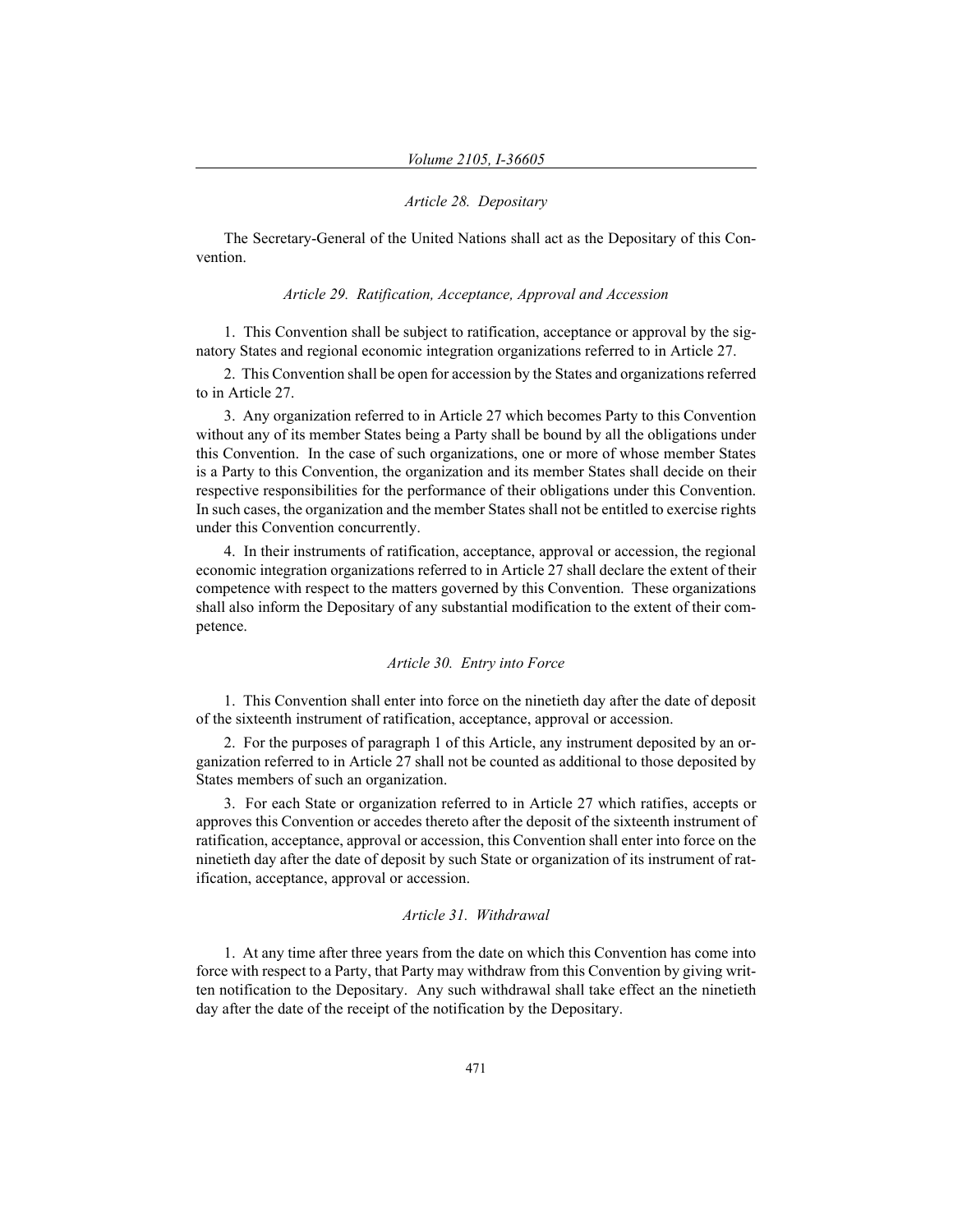2. Any such withdrawal shall not affect the application of Article 4 to an activity in respect of which a notification has been made pursuant to Article 4, paragraph 1, or a request for discussions has been made pursuant to Article 4, paragraph 2.

#### *Article 32. Authentic Texts*

The original of this Convention, of which the English, French and Russian texts are equally authentic, shall be deposited with the Secretary-General of the United Nations.

In witness whereof the undersigned, being duly authorized thereto, have signed this Convention.

Done at Helsinki, this seventeenth day of March one thousand nine hundred and ninety-two.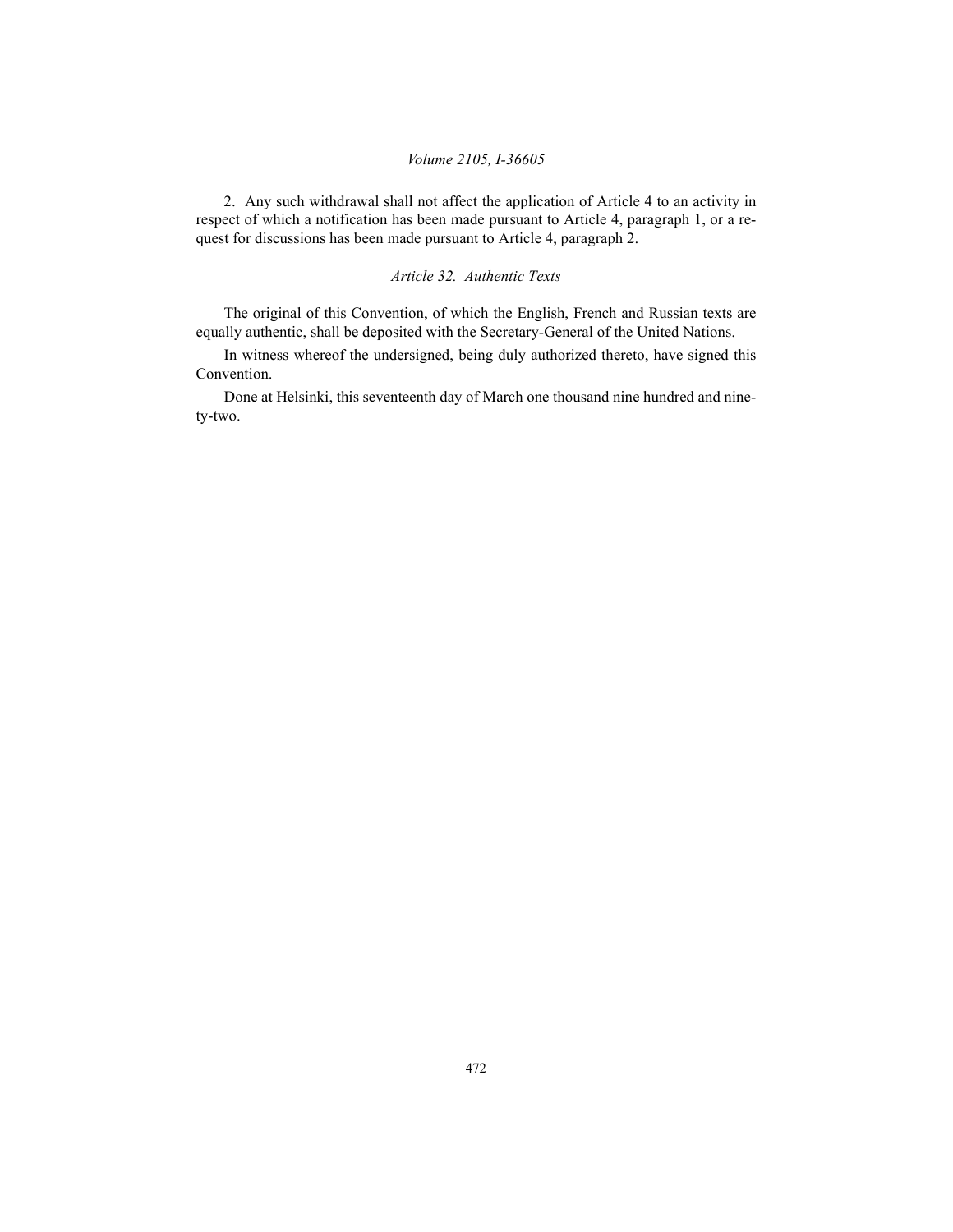| Alb ania                  | 18 March 1992 | Albanie            | 18 mars 1992 |
|---------------------------|---------------|--------------------|--------------|
| Austria                   | 18 March 1992 | Autriche           | 18 mars 1992 |
| <b>B</b> elgium           | 18 March 1992 | Belgique           | 18 mars 1992 |
| <b>Bulgaria</b>           | 18 March 1992 | <b>Bulgarie</b>    | 18 mars 1992 |
| Canada                    | 18 March 1992 | Canada             | 18 mars 1992 |
| <b>Denmark</b>            | 18 March 1992 | Danemark           | 18 mars 1992 |
| Estonia                   | 18 March 1992 | <b>Estonie</b>     | 18 mars 1992 |
| <b>European</b>           | 18 March 1992 | Communauté         | 18 mars 1992 |
| Community                 |               | européenne         |              |
| Finland                   | 18 March 1992 | <b>Finlande</b>    | 18 mars 1992 |
| France                    | 18 March 1992 | France             | 18 mars 1992 |
| Germany                   | 18 March 1992 | Allemagne          | 18 mars 1992 |
| Greece                    | 18 March 1992 | Grèce              | 18 mars 1992 |
| Hungary                   | 18 March 1992 | Hongrie            | 18 mars 1992 |
| Italy                     | 18 March 1992 | Italie             | 18 mars 1992 |
| Latvia                    | 18 March 1992 | Lettonie           | 18 mars 1992 |
| Lithuania                 | 18 March 1992 | Lituanie           | 18 mars 1992 |
| Luxembourg                | 20 May 1992   | Luxembourg         | 20 mai 1992  |
| <b>Netherlands</b>        | 18 March 1992 | Pays-Bas           | 18 mars 1992 |
| Norway                    | 18 March 1992 | Norvège            | 18 mars 1992 |
| Poland                    | 18 March 1992 | Pologne            | 18 mars 1992 |
| Portugal                  | 9 June 1992   | Portugal           | 9 juin 1992  |
| <b>Russian Federation</b> | 18 March 1992 | Fédération         | 18 mars 1992 |
|                           |               | de Russie          |              |
| Sp ain                    | 18 March 1992 | <b>Espagne</b>     | 18 mars 1992 |
| Sweden                    | 18 March 1992 | Suède              | 18 mars 1992 |
| Switzerland               | 18 March 1992 | <b>Suisse</b>      | 18 mars 1992 |
| <b>United Kingdom of</b>  |               | Royaume-Uni        |              |
| <b>Great Britain and</b>  |               | de Grande-         |              |
| Northern Ireland          |               | <b>Bretagne</b> et |              |
|                           | 18 March 1992 | d'Irlande du       | 18 mars 1992 |
|                           |               | <b>Nord</b>        |              |
| <b>United States of</b>   | 18 March 1992 | <b>Etats-Unis</b>  | 18 mars 1992 |
| America                   |               | d'Amérique         |              |

# LIST OF SIGNATORIES - LISTE DES SIGNATAIRES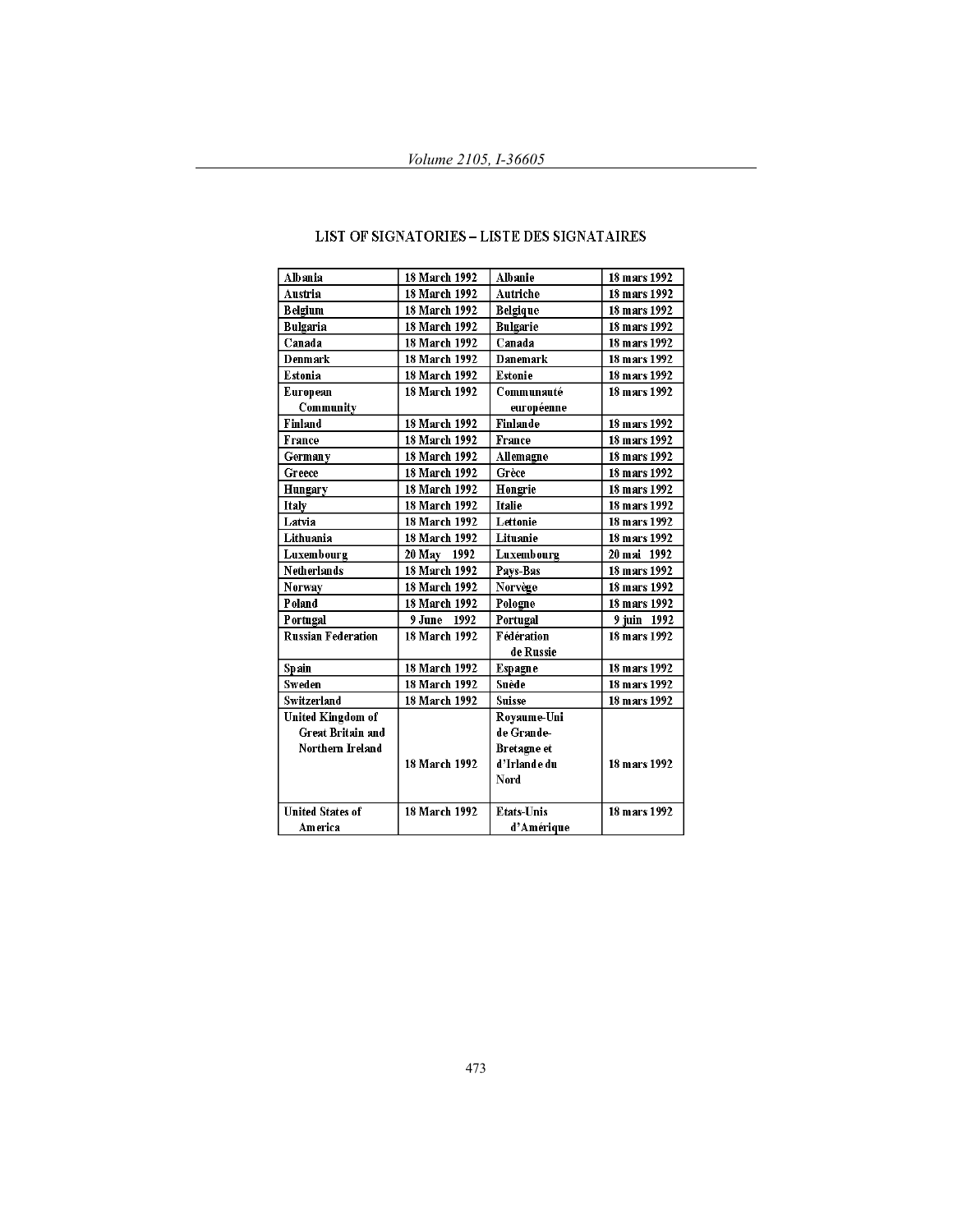#### ANNEX II

#### INQUIRY COMMISSION PROCEDURE PURSUANT TO ARTICLES 4 AND 5

1. The requesting Party or Parties shall notify the secretariat that it or they is (are) submitting question(s) to an inquiry commission established in accordance with the provisions of this Annex. The notification shall state the subject-matter of the inquiry. The secretariat shall immediately inform all Parties to the Convention of this submission.

2. The inquiry commission shall consist of three members. Both the requesting party and the other party to the inquiry procedure shall appoint a scientific or technical expert and the two experts so appointed shall designate by common agreement a third expert, who shall be the president of the inquiry commission. The latter shall not be a national of one of the parties to the inquiry procedure, nor have his or her usual place of residence in the territory of one of these parties, nor be employed by any of them, nor have dealt with the case in any other capacity.

3. If the president of the inquiry commission has not been designated within two months of the appointment of the second expert, the Executive Secretary of the Economic Commission for Europe shall, at the request of either party, designate the president within a further two-month period.

4. If one of the parties to the inquiry procedure does not appoint an expert within one month of its receipt of the notification by the secretariat, the other party may inform the Executive Secretary of the Economic Commission for Europe, who shall designate the president of the inquiry commission within a further two-month period. Upon designation, the president of the inquiry commission shall request the party which has not appointed an expert to do so within one month. If it fails to do so within that period, the president shall inform the Executive Secretary of the Economic Commission for Europe who shall make this appointment within a further two-month period.

5. The inquiry commission shall adopt its own rules of procedure.

6. The inquiry commission may take all appropriate measures in order to carry out its functions.

7. The parties to the inquiry procedure shall facilitate the work of the inquiry commission and in particular shall, using all means at their disposal:

(a) Provide the inquiry commission with all relevant documents, facilities and information;

(b) Enable the inquiry commission, where necessary, to call witnesses or experts and receive their evidence.

8. The parties and the experts shall protect the confidentiality of any information they receive in confidence during the work of the inquiry commission.

9. If one of the parties to the inquiry procedure does not appear before the inquiry commission or fails to present its case, the other party may request the inquiry commission to continue the proceedings and to complete its work. Absence of a party or failure of a party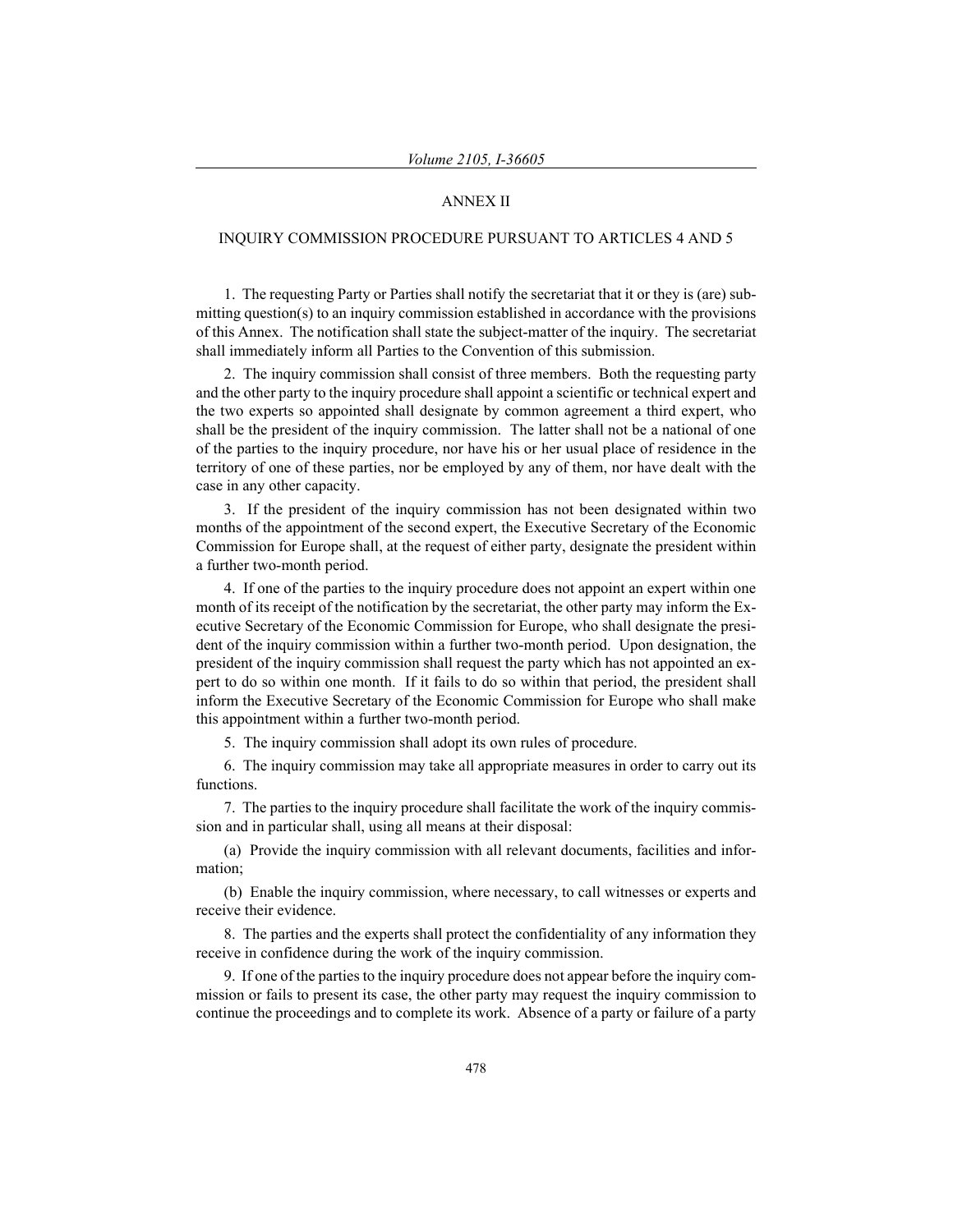to present its case shall not constitute a bar to the continuation and completion of the work of the inquiry commission.

10. Unless the inquiry commission determines otherwise because of the particular circumstances of the matter, the expenses of the inquiry commission, including the remuneration of its members, shall be borne equally by the parties to the inquiry procedure. The inquiry commission shall keep a record of all its expenses and shall furnish a final statement thereof to the parties.

11. Any Party which has an interest of a factual nature in the subject-matter of the inquiry procedure and which may be affected by an opinion in the matter may intervene in the proceedings with the consent of the inquiry commission.

12. The decisions of the inquiry commission on matters of the procedure shall be taken by majority vote of its members. The final opinion of the inquiry commission shall reflect the view of the majority of its members and shall include any dissenting view.

13. The inquiry commission shall present its final opinion within two months of the date on which it was established, unless it finds it necessary to extend this time-limit for a period which should not exceed two months.

14. The final opinion of the inquiry commission shall be based on accepted scientific principles. The final opinion shall be transmitted by the inquiry commission to the parties to the inquiry procedure and to the secretariat.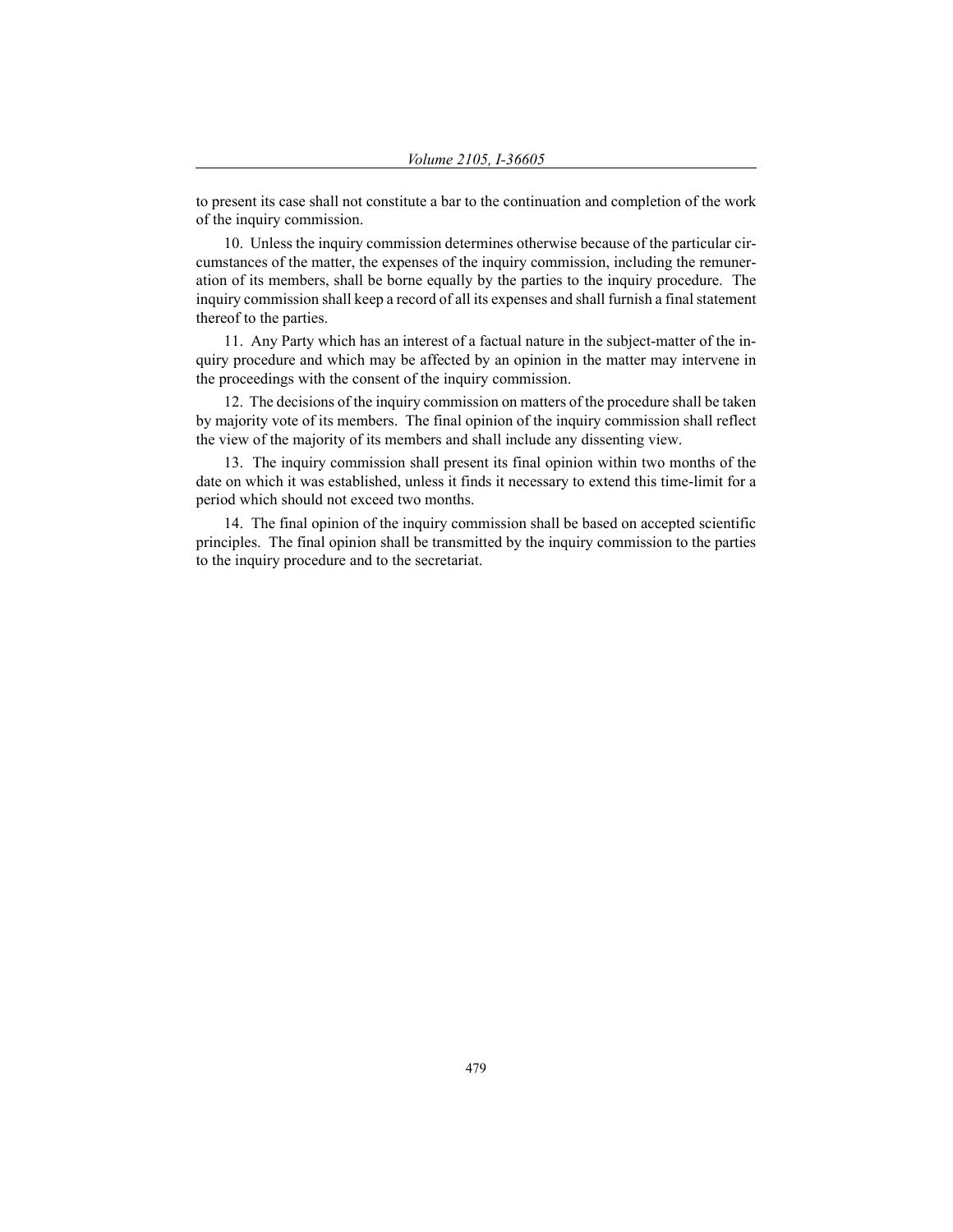# ANNEX III

#### PROCEDURES PURSUANT TO ARTICLE 4

1. A Party of origin may request consultations with another Party, in accordance with paragraphs 2 to 5 of this Annex, in order to determine whether that Party is an affected Party.

2. For a proposed or existing hazardous activity, the Party of origin shall, for the purposes of ensuring adequate and effective consultations, provide for the notification at appropriate levels of any Party that it considers may be an affected Party as early as possible and no later than when informing its own public about that proposed or existing activity. For existing hazardous activities such notification shall be provided no later than two years after the entry into force of this Convention for a Party of origin.

3. The notification shall contain, inter alia:

(a) Information on the hazardous activity, including any available information or report, such as information produced in accordance with Article 6, on its possible transboundary effects in the event of an industrial accident;

(b) An indication of a reasonable time within which a response under paragraph 4 of this Annex is required, taking into account the nature of the activity;

and may include the information set out in paragraph 6 of this Annex.

4. The notified Parties shall respond to the Party of origin within the time specified in the notification, acknowledging receipt of the notification and indicating whether they intend to enter into consultation.

5. If a notified Party indicates that it does not intend to enter into consultation, or if it does not respond within the time specified in the notification, the provisions set down in the following paragraphs of this Annex shall not apply. In such circumstances, the right of a Party of origin to determine whether to carry out an assessment and analysis on the basis of its national law and practice is not prejudiced.

6. Upon receipt of a response from a notified Party indicating its desire to enter into consultation, the Party of origin shall, if it has not already done so, provide to the notified Party:

(a) Relevant information regarding the time schedule for analysis, including an indication of the time schedule for the transmittal of comments;

(b) Relevant information on the hazardous activity and its transboundary effects in the event of an industrial accident;

(c) The opportunity to participate in evaluations of the information or any report demonstrating possible transboundary effects.

7. An affected Party shall, at the request of the Party of origin, provide the latter with reasonably obtainable information relating to the area under the jurisdiction of the affected Party capable of being affected, where such information is necessary for the preparation of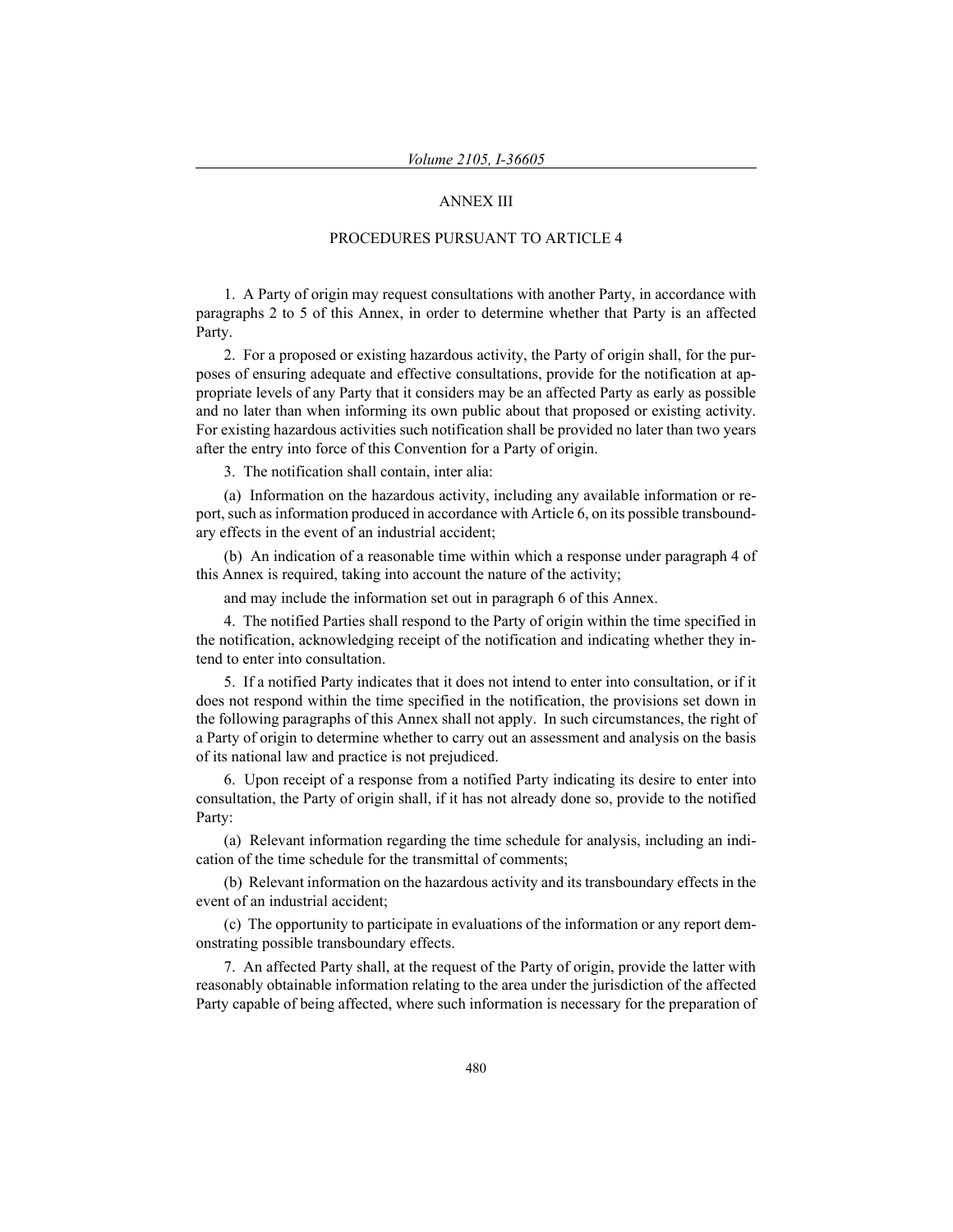the assessment and analysis and measures. The information shall be furnished promptly and, as appropriate, through a joint body where one exists.

8. The Party of origin shall furnish the affected Party directly, as appropriate, or, where one exists, through a joint body with the analysis and evaluation documentation as described in Annex V, paragraphs 1 and 2.

9. The Parties concerned shall inform the public in areas reasonably capable of being affected by the hazardous activity and shall arrange for the distribution of the analysis and evaluation documentation to it and to authorities in the relevant areas. The Parties shall ensure them an opportunity for making comments on, or objections to, the hazardous activity and shall arrange for their views to be submitted to the competent authority of the Party of origin, either directly to that authority or, where appropriate, through the Party of origin, within a reasonable time.

10. The Party of origin shall, after completion of the analysis and evaluation documentation, enter without undue delay into consultations with the affected Party concerning, inter alia, the transboundary effects of the hazardous activity in the event of an industrial accident, and measures to reduce or eliminate its effects. The consultations may relate to:

(a) Possible alternatives to the hazardous activity, including the no-action alternative, and possible measures to mitigate transboundary effects at the expense of the Party of origin;

(b) Other forms of possible mutual assistance for reducing any transboundary effects;

(c) Any other appropriate matters.

The Parties concerned shall, on the commencement of such consultations, agree on a reasonable time-frame for the duration of the consultation period. Any such consultations may be conducted through an appropriate joint body, where one exists.

11. The Parties concerned shall ensure that due account is taken of the analysis and evaluation, as well as of the comments received pursuant to paragraph 9 of this Annex and of the outcome of the consultations referred to in paragraph 10 of this Annex.

12. The Party of origin shall notify the affected Parties of any decision on the activity, along with the reasons and considerations on which it was based.

13. If, after additional and relevant information concerning the transboundary effects of a hazardous activity and which was not available at the time consultations were held with respect to that activity, becomes available to a Party concerned, that Party shall immediately inform the other Party or Parties concerned. If one of the Parties concerned so requests, renewed consultations shall be held.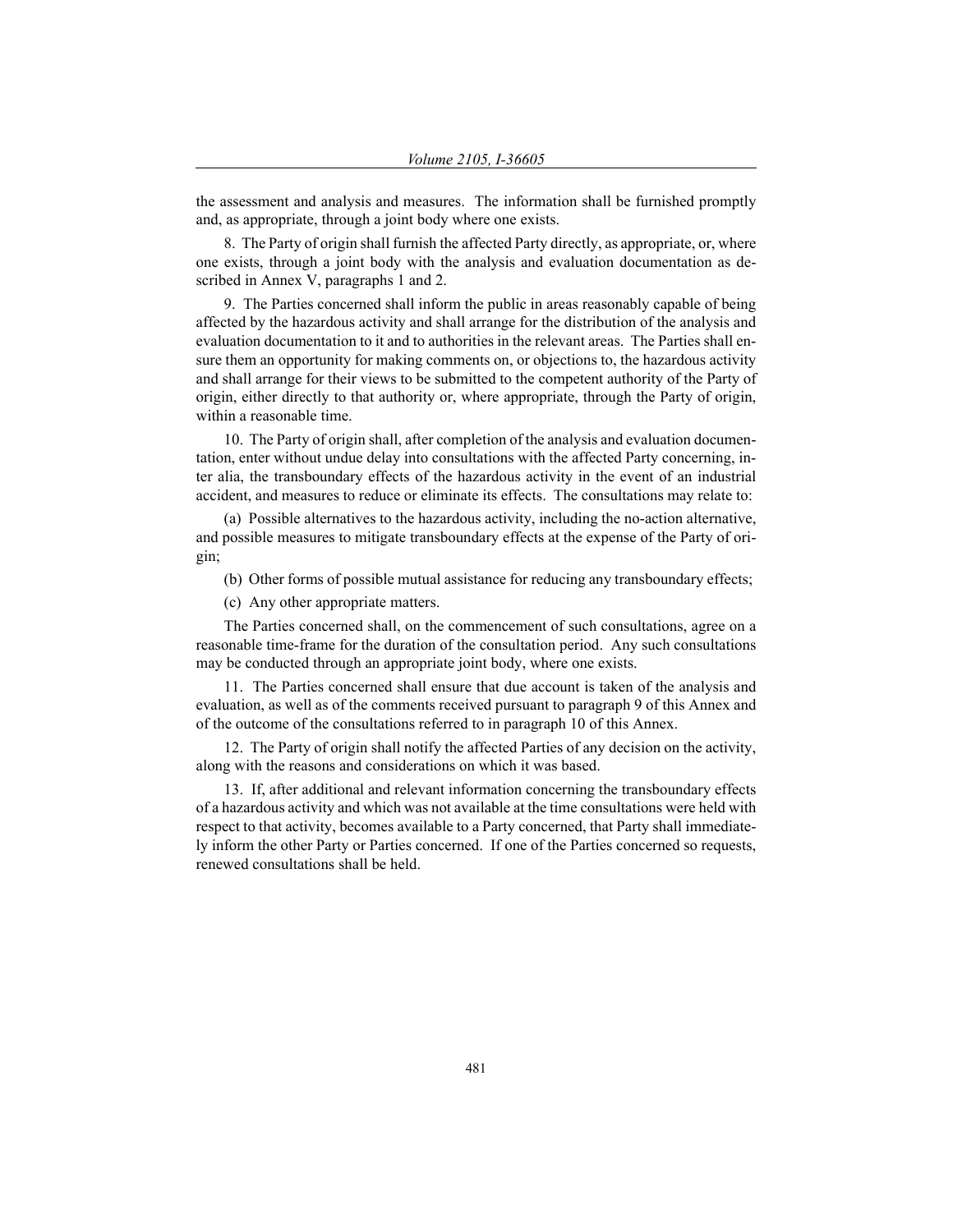# ANNEX IV

#### PREVENTIVE MEASURES PURSUANT TO ARTICLE 6

The following measures may be carried out, depending on national laws and practices, by Parties, competent authorities, operators, or by joint efforts:

1. The setting of general or specific safety objectives;

2. The adoption of legislative provisions or guidelines concerning safety measures and safety standards;

3. The identification of those hazardous activities which require special preventive measures, which may include a licensing or authorization system;

4. The evaluation of risk analyses or of safety studies for hazardous activities and an action plan for the implementation of necessary measures;

5. The provision to the competent authorities of the information needed to assess risks;

6. The application of the most appropriate technology in order to prevent industrial accidents and protect human beings and the environment;

7. The undertaking, in order to prevent industrial accidents, of the appropriate education and training of all persons engaged in hazardous activities on-site under both normal and abnormal conditions;

8. The establishment of internal managerial structures and practices designed to implement and maintain safety regulations effectively;

9. The monitoring and auditing of hazardous activities and the carrying out of inspections.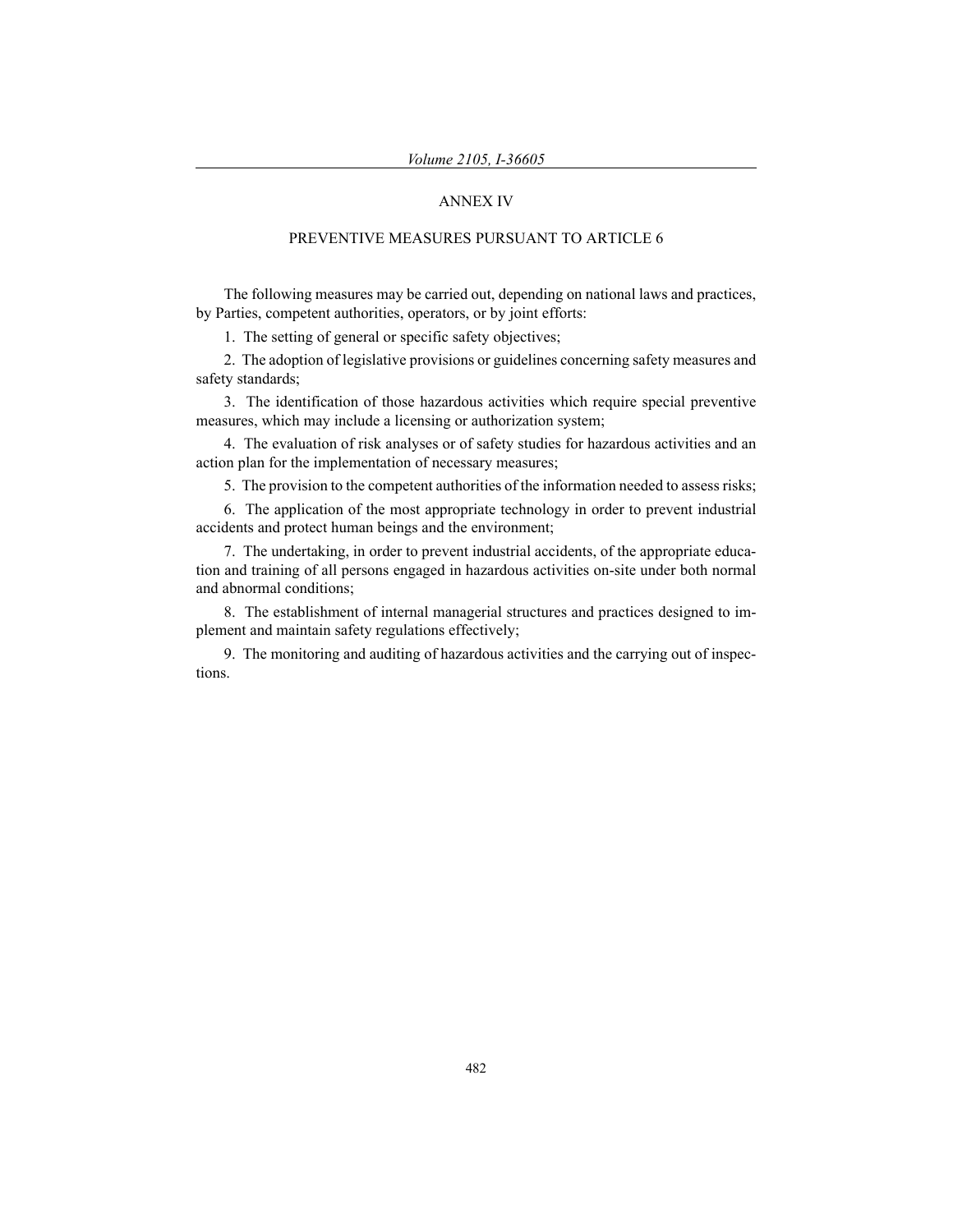#### ANNEX V

#### ANALYSIS AND EVALUATION

1. The analysis and evaluation of the hazardous activity should be performed with a scope and to a depth which vary depending on the purpose for which they are carried out.

2. The following table illustrates, for the purposes of the related Articles, matters which should be considered in the analysis and evaluation, for the purposes listed:

| Purpose of analysis<br>Emergency planning<br>under Article 8 | Matters to be considered:<br>(1) The quantities and properties of hazardous<br>substances on the site;                                                                                                                                                                                                                                                                                                                                                                                                                                                                                                                                                                                                          |  |  |
|--------------------------------------------------------------|-----------------------------------------------------------------------------------------------------------------------------------------------------------------------------------------------------------------------------------------------------------------------------------------------------------------------------------------------------------------------------------------------------------------------------------------------------------------------------------------------------------------------------------------------------------------------------------------------------------------------------------------------------------------------------------------------------------------|--|--|
|                                                              | (2) Brief descriptive scenarios of a representative<br>sample of industrial accidents possibly arising from the<br>hazardous activity, including an indication of the<br>likelihood of each,                                                                                                                                                                                                                                                                                                                                                                                                                                                                                                                    |  |  |
|                                                              | (3) For each scenario:<br>(a) The approximate quantity of a release;<br>(b) The extent and severity of the resulting<br>consequences both for people and for the non-human<br>environment in favourable and unfavourable<br>conditions, including the extent of resulting hazard<br>zones,<br>(c) The time-scale within which the industrial<br>accident could develop from the initiating event;<br>(d) Any action which could be taken to minimize the<br>likelihood of escalation.<br>(4) The size and distribution of the population in the<br>vicinity, including any large concentrations of people<br>potentially in the hazard zone;<br>(5) The age, mobility and susceptibility of that<br>population. |  |  |
|                                                              | Decision-making on . In addition to items (1) to (5) above:                                                                                                                                                                                                                                                                                                                                                                                                                                                                                                                                                                                                                                                     |  |  |
| siting under<br>Article 7                                    | (6) The severity of the harm inflicted on people and the<br>environment, depending on the nature and circumstances of<br>the release;                                                                                                                                                                                                                                                                                                                                                                                                                                                                                                                                                                           |  |  |
|                                                              | (7) The distance from the location of the hazardous<br>activity at which harmful effects on people and the<br>environment may reasonably occur in the event of an<br>industrial accident;                                                                                                                                                                                                                                                                                                                                                                                                                                                                                                                       |  |  |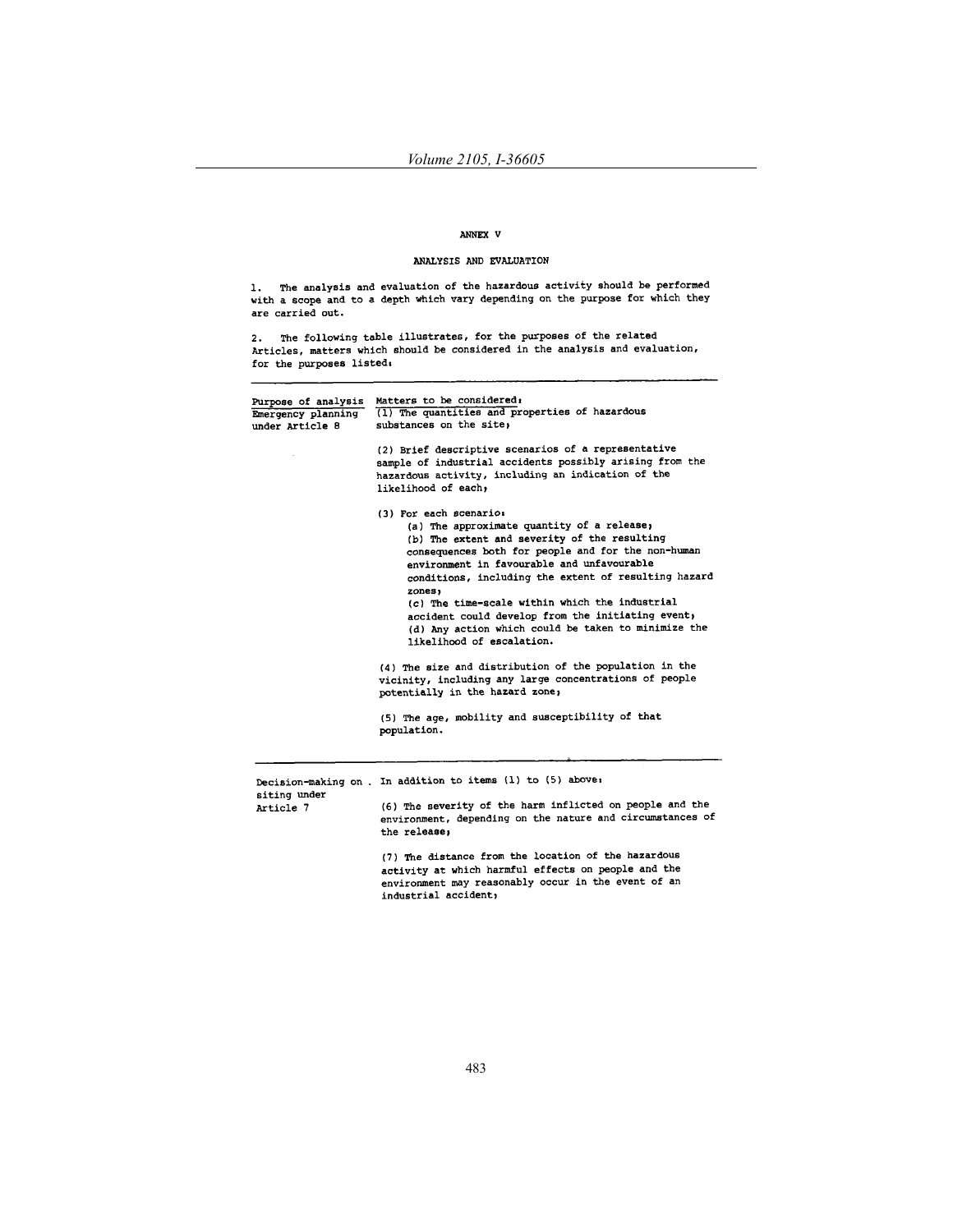(8) The same information not only for the present situation but also for planned or reasonably foreseeable future developments.

| Information to the<br>public under<br>Article 9 | In addition to items (1) to (4) above:<br>(9) The people who may be affected by an industrial<br>accident.                                                                                                                                                                                                                                                                         |
|-------------------------------------------------|------------------------------------------------------------------------------------------------------------------------------------------------------------------------------------------------------------------------------------------------------------------------------------------------------------------------------------------------------------------------------------|
| Preventive measures<br>under Article 6          | In addition to items (4) to (9) above, more detailed<br>versions of the descriptions and assessments set out in<br>items (1) to (3) will be needed for preventive measures.<br>In addition to those descriptions and assessments, the<br>following matters should also be covered:                                                                                                 |
|                                                 | (10) The conditions and quantities in which hazardous<br>materials are handled,                                                                                                                                                                                                                                                                                                    |
|                                                 | (11) A list of the scenarios for the types of industrial<br>accidents with serious effects, to include examples<br>covering the full range of incident size and the<br>possibility of effects from adjacent activities;                                                                                                                                                            |
|                                                 | (12) For each scenario, a description of the events which<br>could initiate an industrial accident and the steps<br>whereby it could escalate;                                                                                                                                                                                                                                     |
|                                                 | (13) An assessment, at least in general terms, of the<br>likelihood of each step occurring, taking into account<br>the arrangements in (14),                                                                                                                                                                                                                                       |
|                                                 | (14) A description of the preventive measures in terms of<br>both equipment and procedures designed to minimize the<br>likelihood of each step occurring;                                                                                                                                                                                                                          |
|                                                 | (15) An assessment of the effects that deviations from<br>normal operating conditions could have, and the<br>consequent arrangements for safe shut-down of the<br>hazardous activity or any part thereof in an emergency,<br>and of the need for staff training to ensure that<br>potentially serious deviations are recognized at an early<br>stage and appropriate action taken; |
|                                                 | (16) An assessment of the extent to which modifications,<br>repair work and maintenance work on the hazardous<br>activity could place the control measures at risk, and<br>the consequent arrangements to ensure that control is<br>maintained.                                                                                                                                    |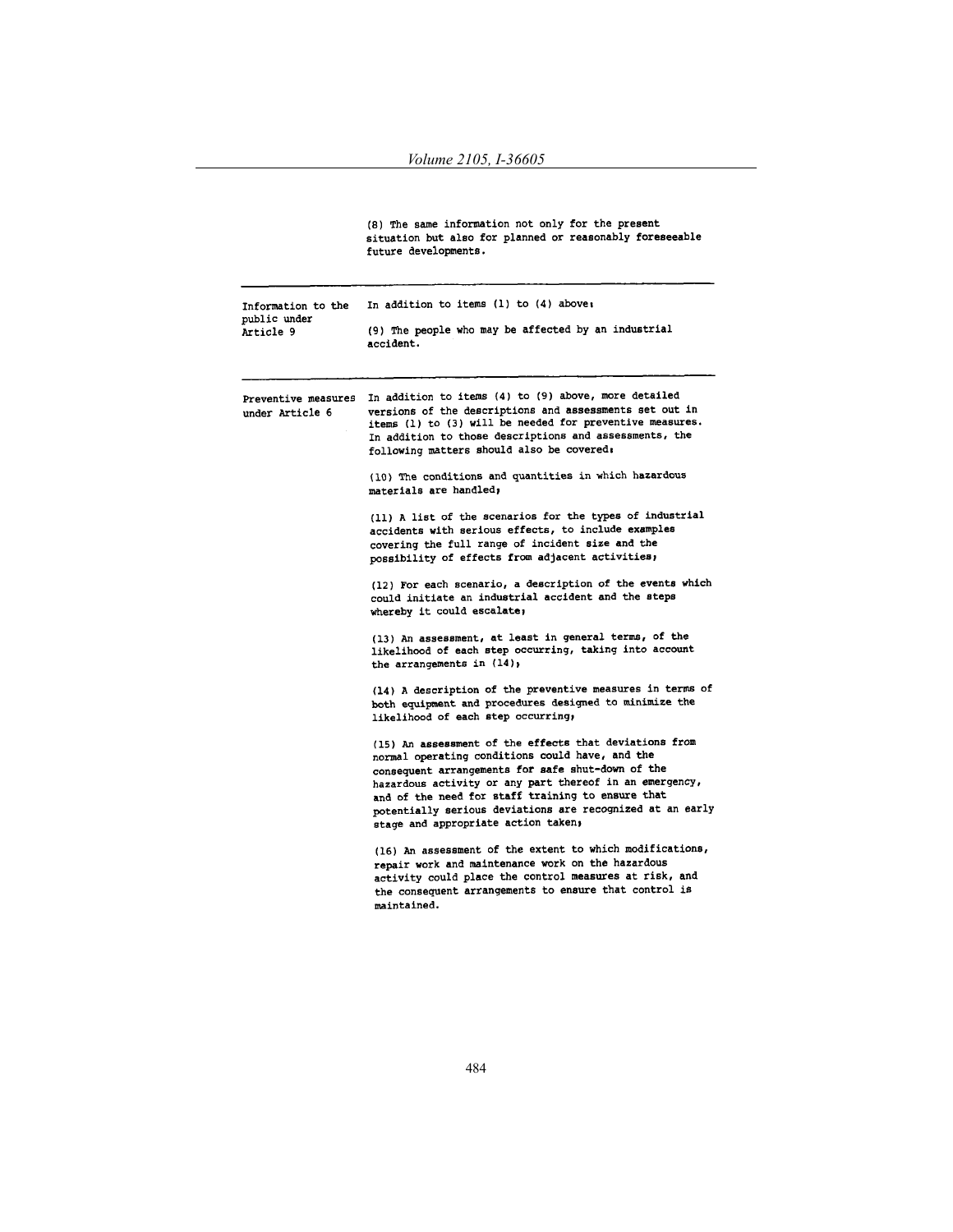# ANNEX VI

# DECISION-MAKING ON SITING PURSUANT TO ARTICLE 7

The following illustrates the matters which should be considered pursuant to Article 7:

1. The results of risk analysis and evaluation, including an evaluation pursuant to Annex V of the physical characteristics of the area in which the hazardous activity is being planned;

2. The results of consultations and public participation processes;

3. An analysis of the increase or decrease of the risk caused by any development in the territory of the affected Party in relation to an existing hazardous activity in the territory of the Party of origin;

4. The evaluation of the environmental risks, including any transboundary effects;

5. An evaluation of the new hazardous activities which could be a source of risk;

6. A consideration of the siting of new, and significant modifications to existing hazardous activities at a safe distance from existing centres of population, as well as the establishment of a safety area around hazardous activities; within such areas, developments which would increase the populations at risk, or otherwise increase the severity of the risk, should be closely examined.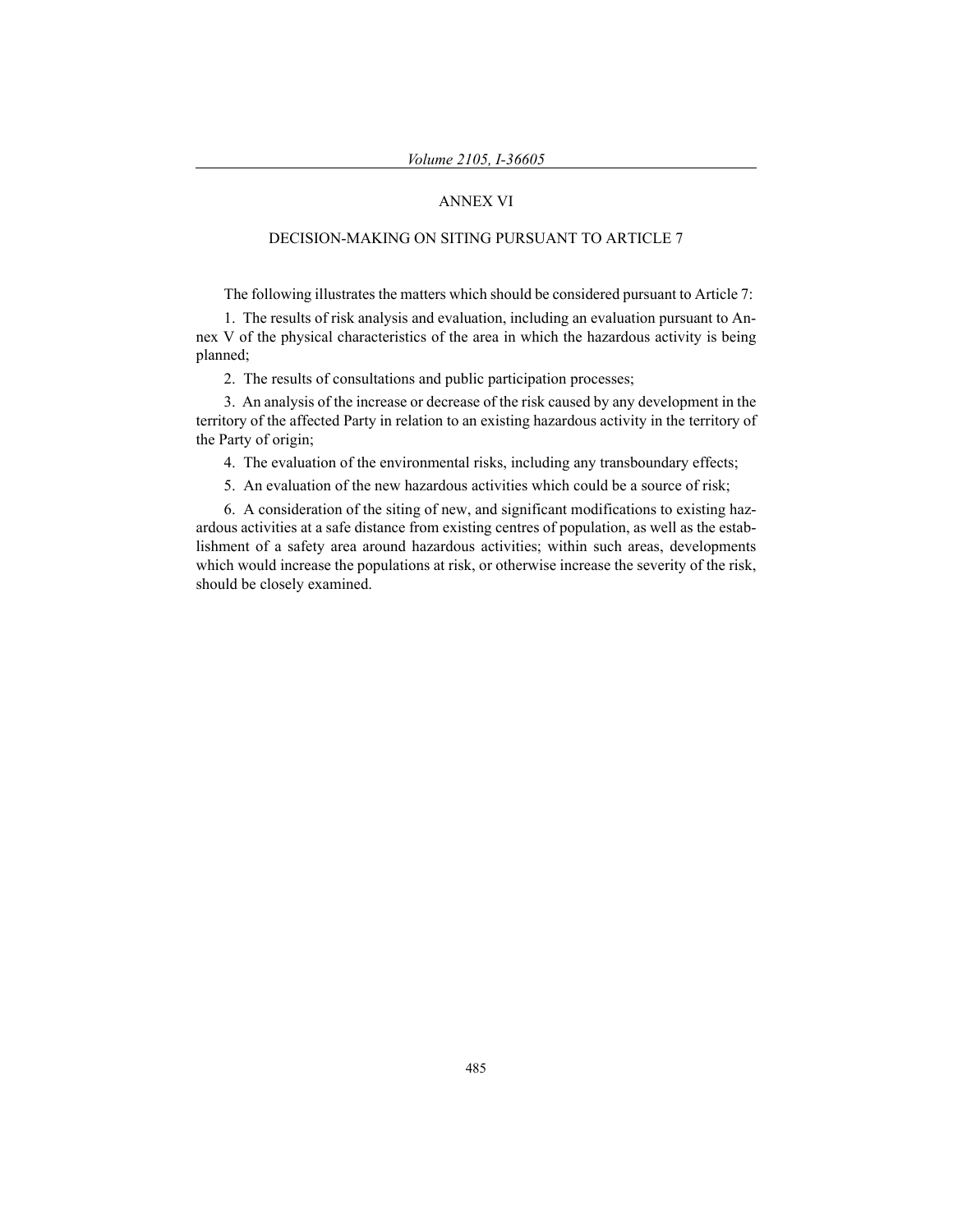#### ANNEX VII

# EMERGENCY PREPAREDNESS MEASURES PURSUANT TO ARTICLE 8

1. All contingency plans, both on- and off-site, should be coordinated to provide a comprehensive and effective response to industrial accidents.

2. The contingency plans should include the actions necessary to localize emergencies and to prevent or minimize their transboundary effects. They also include arrangements for warning people and, where appropriate, arrangements for their evacuation, other protective or rescue actions and health services.

3. Contingency plans should give on-site personnel, people who might be affected off site and rescue forces, details of technical and organizational procedures which are appropriate for response in the event of an industrial accident capable of having transboundary effects and to prevent and minimize effects on people and the environment, both on and off site.

4. Examples of matters which could be covered by on-site contingency plans include:

(a) Organizational roles and responsibilities on site for dealing with an emergency;

(b) A description of the action which should be taken in the event of an industrial accident, or an imminent threat thereof, in order to control the condition or event, or details of where such a description can be found;

(c) A description of the equipment and resources available;

(d) Arrangements for providing early warning of industrial accidents to the public authority responsible for the off-site emergency response, including the type of information which should be included in an initial warning and the arrangements for providing more detailed information as it becomes available;

(e) Arrangements for training personnel in the duties they will be expected to perform.

5. Examples of matters which could be covered by off-site contingency plans include:

(a) Organizational roles and responsibilities off-site for dealing with an emergency, including how integration with on-site plans is to be achieved;

(b) Methods and procedures to be followed by emergency and medical personnel;

(c) Methods for rapidly determining the affected area;

(d) Arrangements for ensuring that prompt industrial accident notification is made to affected or potentially affected Parties and that that liaison is maintained subsequently;

(e) Identification of resources necessary to implement the plan and the arrangements for coordination;

(f) Arrangements for providing information to the public including, where appropriate, the arrangements for reinforcing and repeating the information provided to the public pursuant to article 9;

(g) Arrangements for training and exercises.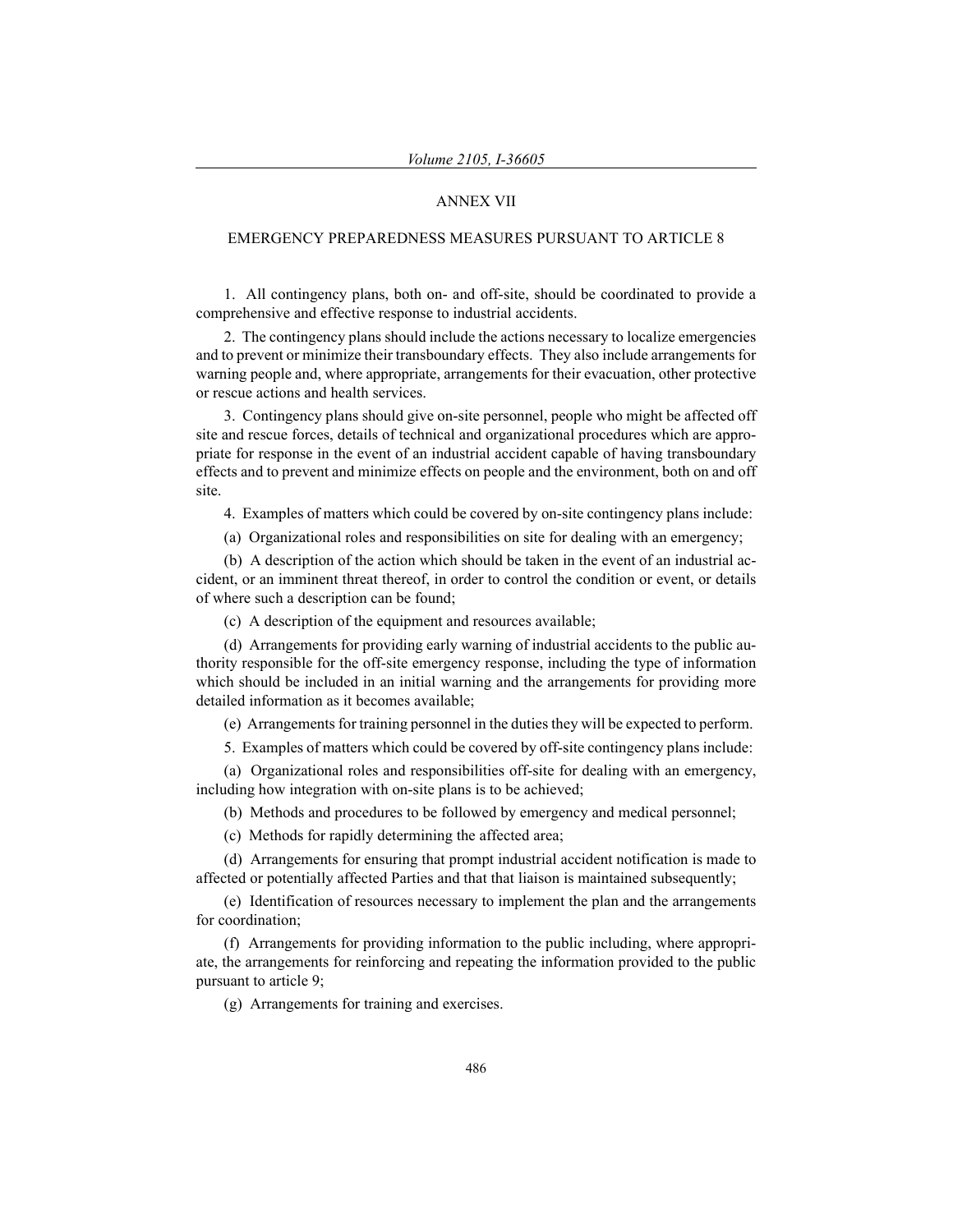6. Contingency plans could include the measures for treatment; collection; clean-up; storage; removal and safe disposal of hazardous substances and contaminated material; and restoration.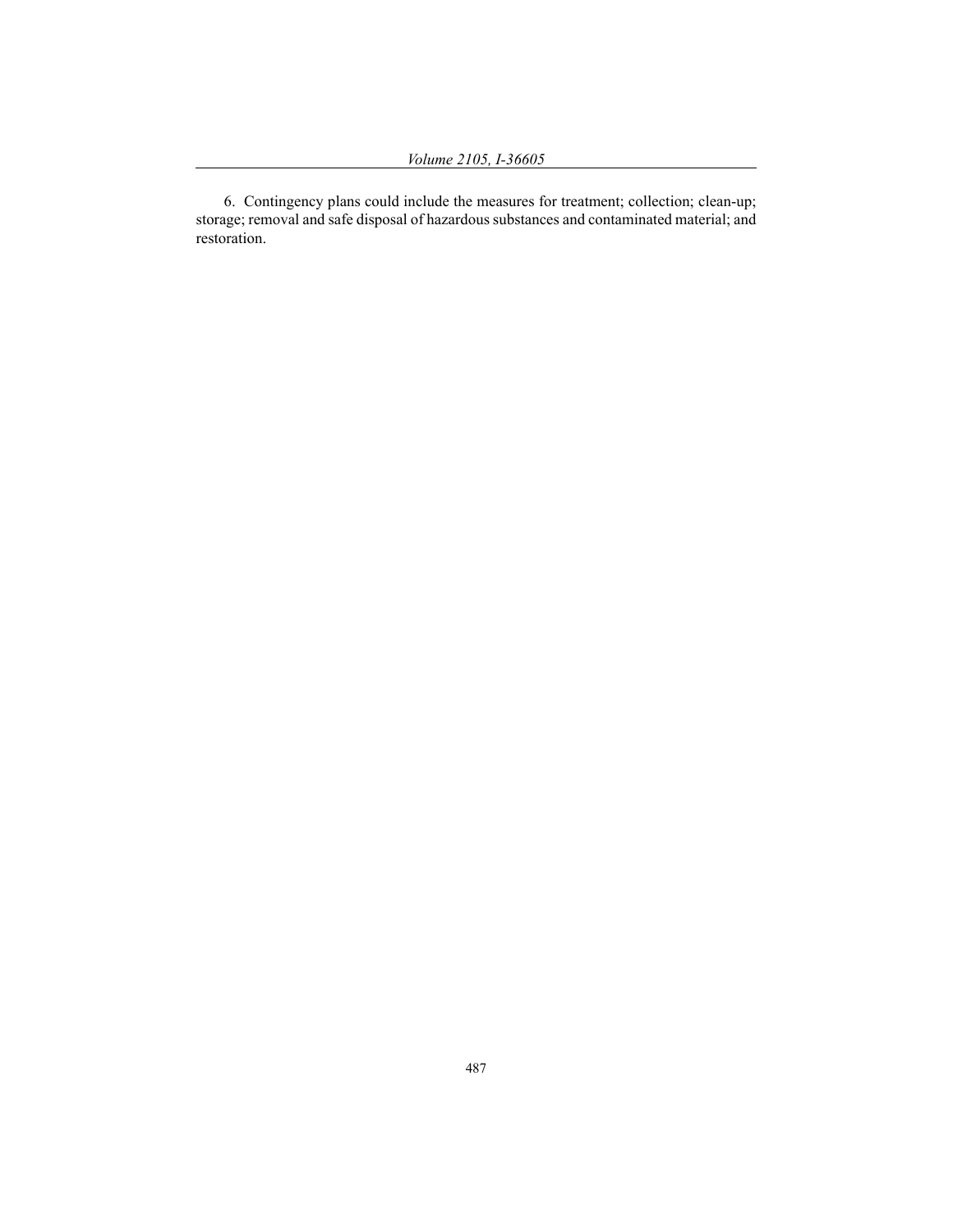# ANNEX VIII

#### INFORMATION TO THE PUBLIC PURSUANT TO ARTICLE 9

1. The name of the company, address of the hazardous activity and identification by position held of the person giving the information;

2. An explanation in simple terms of the hazardous activity, including the risks;

3. The common names or the generic names or the general danger classification of the substances and preparations which are involved in the hazardous activity, with an indication of their principal dangerous characteristics;

4. General information resulting from an environmental impact assessment, if available and relevant;

5. The general information relating to the nature of an industrial accident that could possibly occur in the hazardous activity, including its potential effects on the population and the environment;

6. Adequate information on how the affected population will be warned and kept informed in the event of an industrial accident;

7. Adequate information on the actions the affected population should take and on the behaviour they should adopt in the event of an industrial accident;

8. Adequate information on arrangements made regarding the hazardous activity, including liaison with the emergency services, to deal with industrial accidents, to reduce the severity of the industrial accidents and to mitigate their effects;

9. General information on the emergency services' off-site contingency plan, drawn up to cope with any off-site effects, including the transboundary effects of an industrial accident;

10. General information on special requirements and conditions to which the hazardous activity is subject according to the relevant national regulations and/or administrative provisions, including licensing or authorization systems;

11. Details of where further relevant information can be obtained.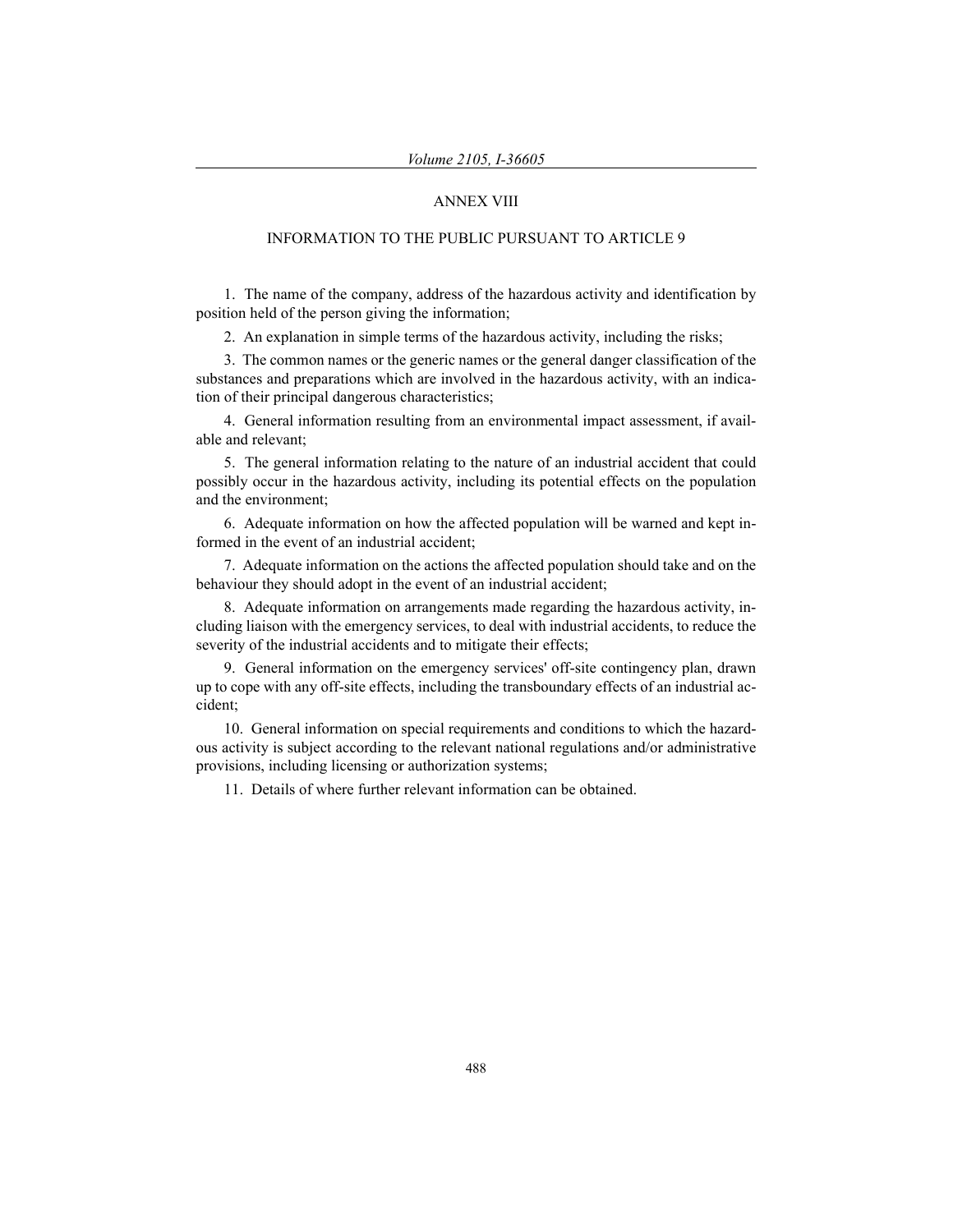#### ANNEX IX

## INDUSTRIAL ACCIDENT NOTIFICATION SYSTEMS PURSUANT TO ARTICLE 10

1. The industrial accident notification systems shall enable the speediest possible transmission of data and forecasts according to previously determined codes using compatible data-transmission and data-treatment systems for emergency warning and response, and for measures to minimize and contain the consequences of transboundary effects, taking account of different needs at different levels.

2. The industrial accident notification shall include the following:

(a) The type and magnitude of the industrial accident, the hazardous substances involved (if known), and the severity of its possible effects;

(b) The time of occurrence and exact location of the accident;

(c) Such other available information as necessary for an efficient response to the industrial accident.

3. The industrial accident notification shall be supplemented at appropriate intervals, or whenever required, by further relevant information on the development of the situation concerning transboundary effects.

4. Regular tests and reviews of the effectiveness of the industrial accident notification systems shall be undertaken, including the regular training of the personnel involved. Where appropriate, such tests, reviews and training shall be performed jointly.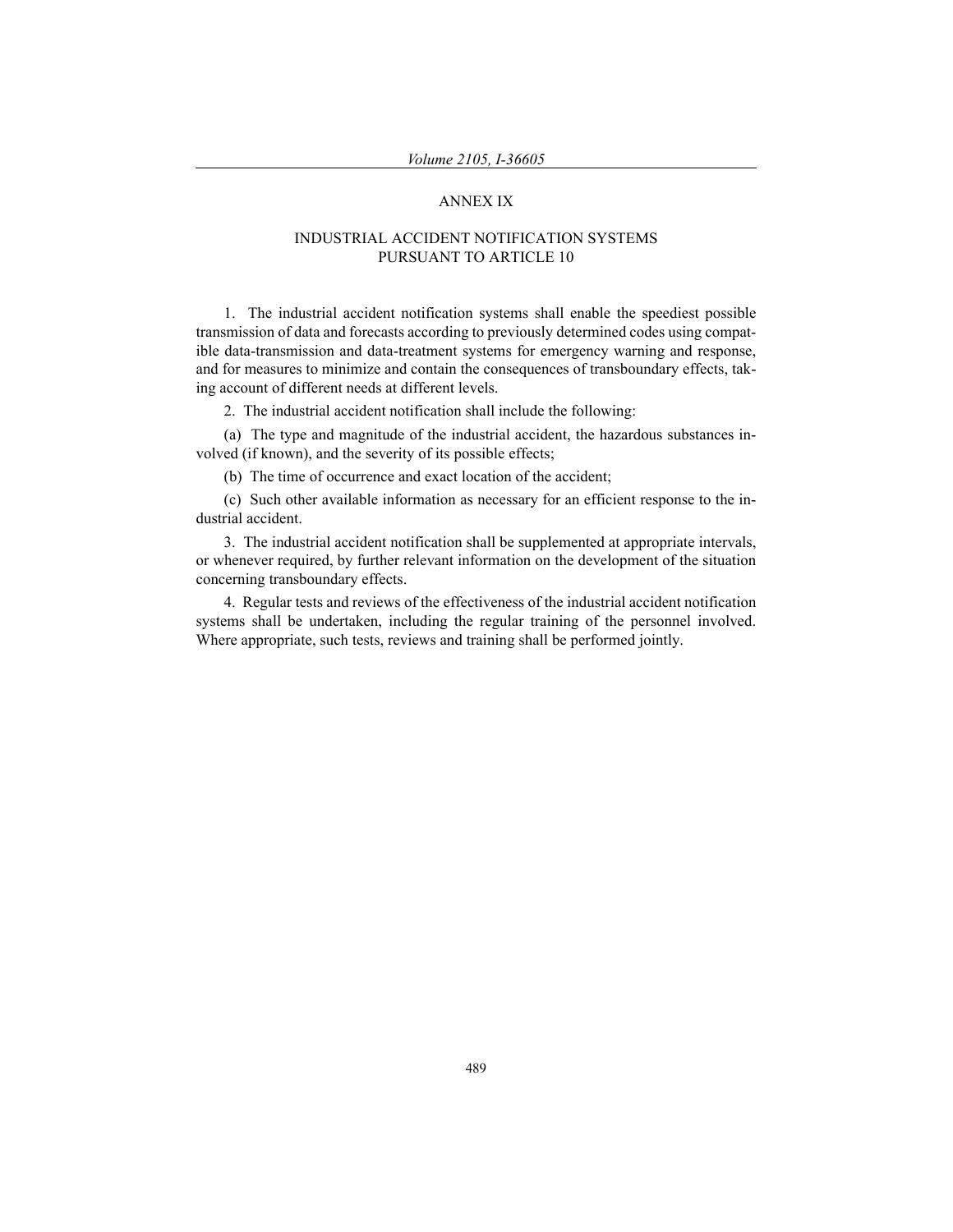#### ANNEX X

#### MUTUAL ASSISTANCE PURSUANT TO ARTICLE 12

1. The overall direction, control, coordination and supervision of the assistance is the responsibility of the requesting Party. The personnel involved in the assisting operation shall act in accordance with the relevant laws of the requesting Party. The appropriate authorities of the requesting Party shall cooperate with the authority designated by the assisting Party, pursuant to Article 17, as being in charge of the immediate operational supervision of the personnel and the equipment provided by the assisting Party.

2. The requesting Party shall, to the extent of its capabilities, provide local facilities and services for the proper and effective administration of the assistance, and shall ensure the protection of personnel, equipment and materials brought into its territory by, or on behalf of, the assisting Party for such a purpose.

3. Unless otherwise agreed by the Parties concerned, assistance shall be provided at the expense of the requesting Party. The assisting Party may at any time waive wholly or partly the reimbursement of costs.

4. The requesting Party shall use its best efforts to afford to the assisting Party and persons acting on its behalf the privileges, immunities or facilities necessary for the expeditious performance of their assistance functions. The requesting Party shall not be required to apply this provision to its own nationals or permanent residents or to afford them the privileges and immunities referred to above.

5. A Party shall, at the request of the requesting or assisting Party, endeavour to facilitate the transit through its territory of duly notified personnel, equipment and property involved in the assistance to and from the requesting Party.

6. The requesting Party shall facilitate the entry into, stay in and departure from its national territory of duly notified personnel and of equipment and property involved in the assistance.

7. With regard to acts resulting directly from the assistance provided, the requesting Party shall, in respect of the death of or injury to persons, damage to or loss of property, or damage to the environment caused within its territory in the course of the provision of the assistance requested, hold harmless and indemnify the assisting Party or persons acting on its behalf and compensate them for death or injury suffered by them and for loss of or damage to equipment or other property involved in the assistance. The requesting Party shall be responsible for dealing with claims brought by third parties against the assisting Party or persons acting on its behalf.

8. The Parties concerned shall cooperate closely in order to facilitate the settlement of legal proceedings and claims which could result from assistance operations.

9. Any Party may request assistance relating to the medical treatment or the temporary relocation in the territory of another Party of persons involved in an accident.

10. The affected or requesting Party may at any time, after appropriate consultations and by notification, request the termination of assistance received or provided under this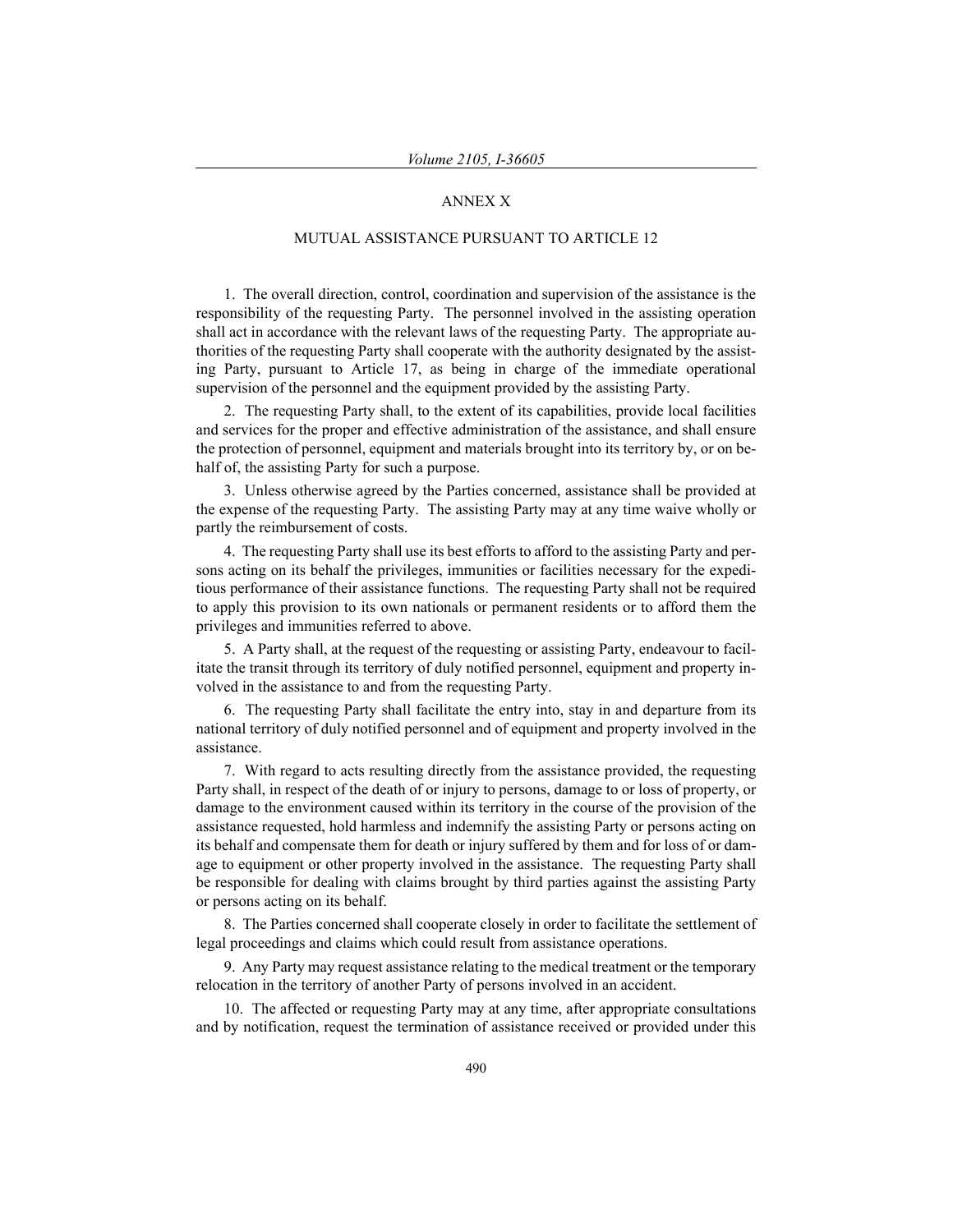Convention. Once such a request has been made, the Parties concerned shall consult one another with a view to making arrangements for the proper termination of the assistance.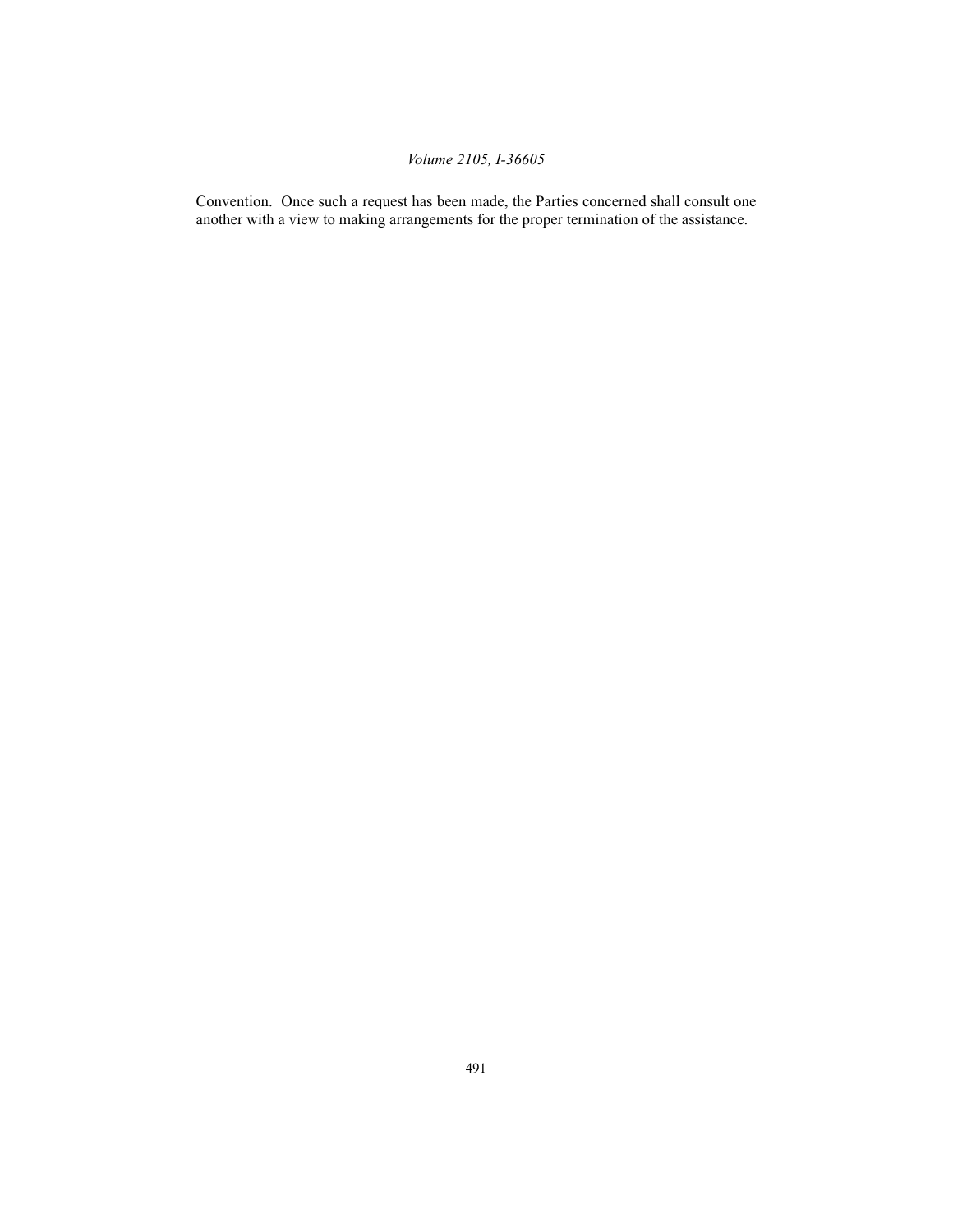#### ANNEX XI

#### EXCHANGE OF INFORMATION PURSUANT TO ARTICLE 15

Information shall include the following elements, which can also be the subject of multilateral and bilateral cooperation:

(a) Legislative and administrative measures, policies, objectives and priorities for prevention, preparedness and response, scientific activities and technical measures to reduce the risk of industrial accidents from hazardous activities, including the mitigation of transboundary effects;

(b) Measures and contingency plans at the appropriate level affecting other Parties;

(c) Programmes for monitoring, planning, research and development, including their implementation and surveillance;

(d) Measures taken regarding prevention of, preparedness for and response to industrial accidents;

(e) Experience with industrial accidents and cooperation in response to industrial accidents with transboundary effects;

(f) The development and application of the best available technologies for improved environmental protection and safety;

(g) Emergency preparedness and response;

(h) Methods used for the prediction of risks, including criteria for the monitoring and assessment of transboundary effects.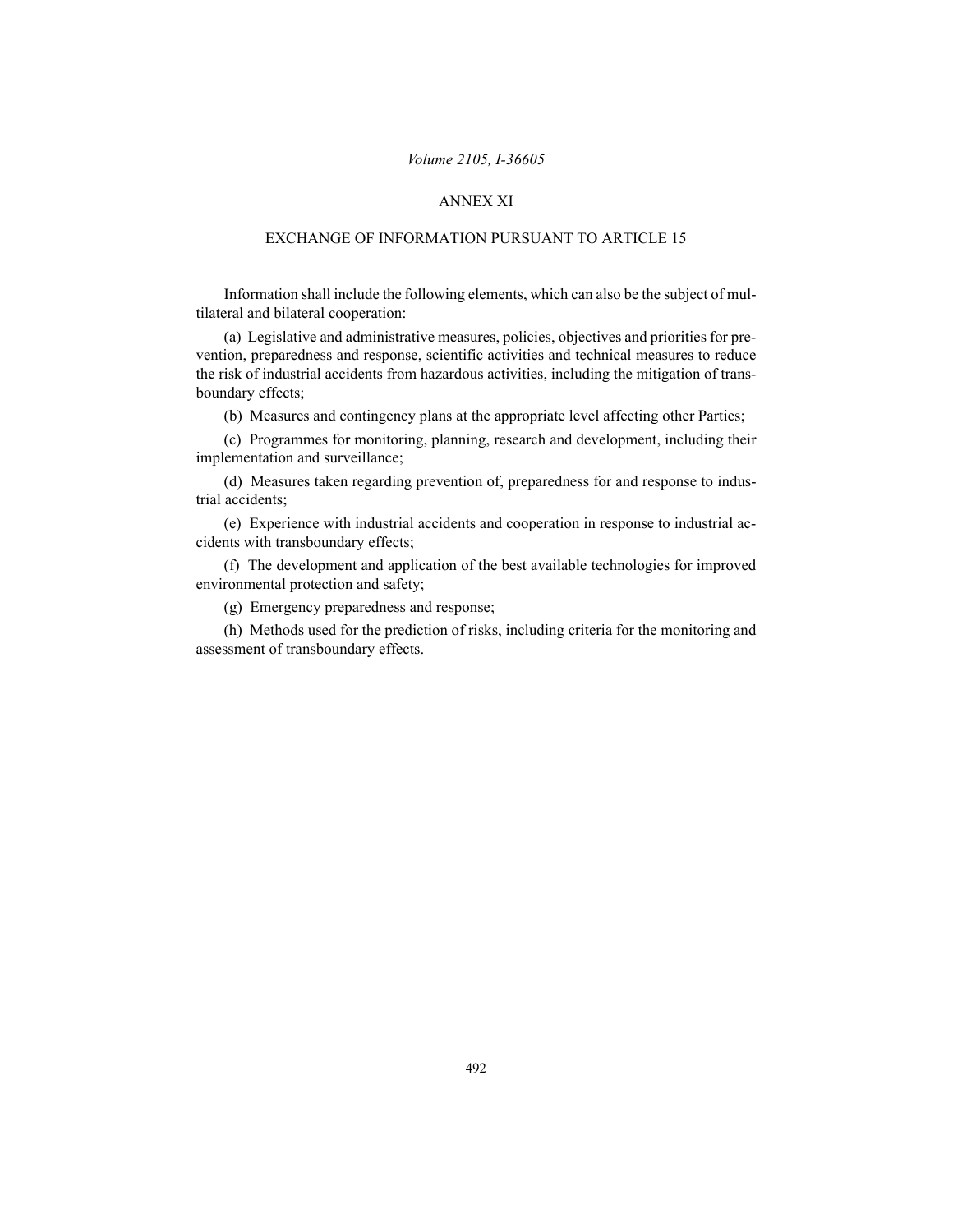#### ANNEX XII

# TASKS FOR MUTUAL ASSISTANCE PURSUANT TO ARTICLE 18, PARAGRAPH 4

1. Information and data collection and dissemination

(a) Establishment and operation of an industrial accident notification system that can provide information on industrial accidents and on experts, in order to involve the experts as rapidly as possible in providing assistance;

(b) Establishment and operation of a data bank for the reception, processing and distribution of necessary information on industrial accidents, including their effects, and also on measures applied and their effectiveness;

(c) Elaboration and maintenance of a list of hazardous substances, including their relevant characteristics, and of information on how to deal with those in the event of an industrial accident;

(d) Establishment and maintenance of a register of experts to provide consultative and other kinds of assistance regarding preventive, preparedness and response measures, including restoration measures;

(e) Maintenance of a list of hazardous activities;

(f) Production and maintenance of a list of hazardous substances covered by the provisions of Annex I, Part I.

2. Research, training and methodologies

(a) Development and provision of models based on experience from industrial accidents, and scenarios for preventive, preparedness and response measures;

(b) Promotion of education and training, organization of international symposia and promotion of cooperation in research and development.

3. Technical assistance

(a) Fulfillment of advisory functions aimed at strengthening the ability to apply preventive, preparedness and response measures;

(b) Undertaking, at the request of a Party, of inspections of its hazardous activities and the provision of assistance in organizing its national inspections according to the requirements of this Convention.

4. Assistance in the case of an emergency

Provision, at the request of a Party, of assistance by, inter alia, sending experts to the site of an industrial accident to provide consultative and other kinds of assistance in response to the industrial accident.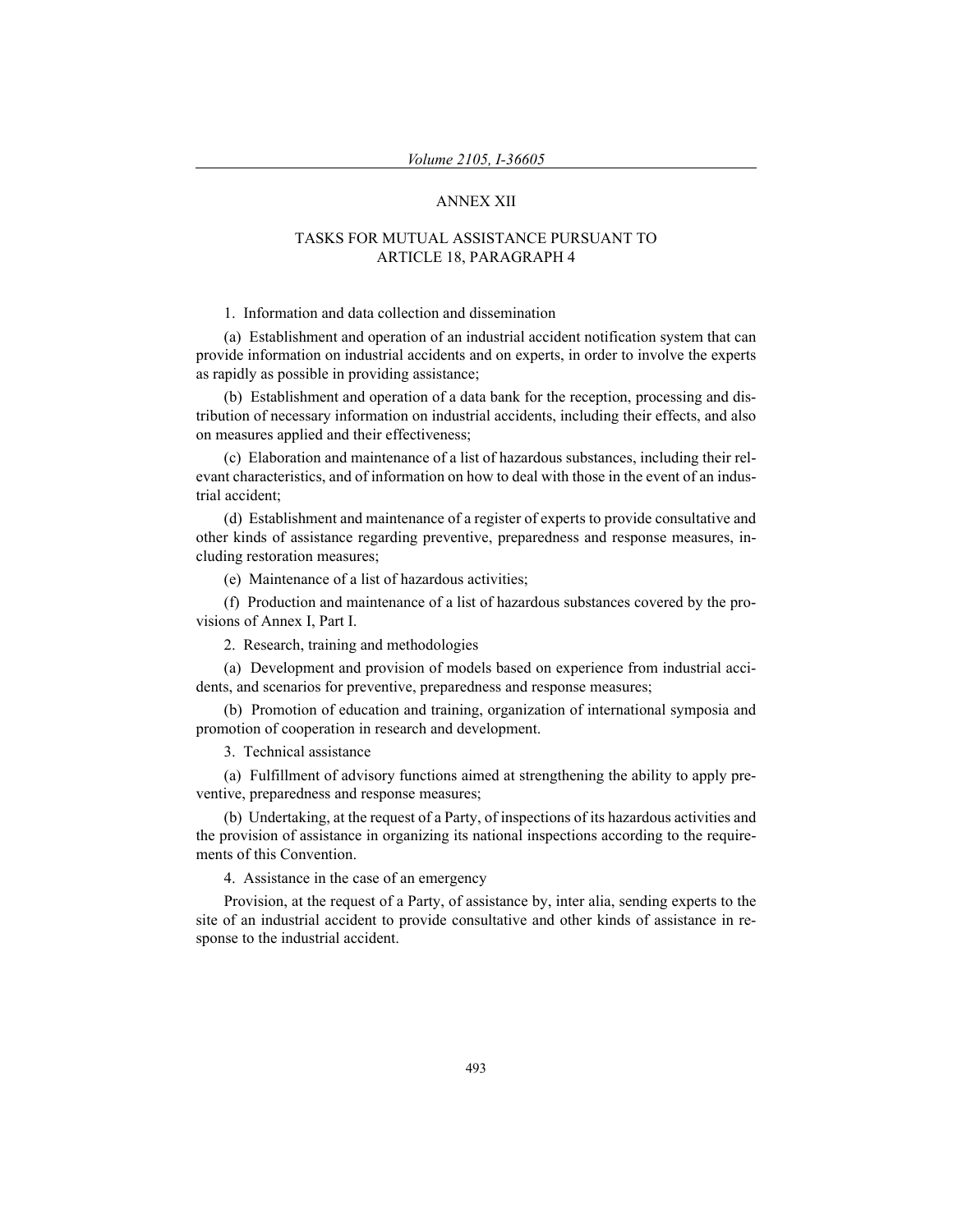#### ANNEX XIII

## **ARBITRATION**

1. The claimant Party or Parties shall notify the secretariat that the Parties have agreed to submit the dispute to arbitration pursuant to Article 21, paragraph 2 of this Convention. The notification shall state the subject-matter of arbitration and include, in particular, the Articles of this Convention, the interpretation or application of which is at issue. The secretariat shall forward the information received to all Parties to this Convention.

2. The arbitral tribunal shall consist of three members. Both the claimant Party or Parties and the other Party or Parties to the dispute shall appoint an arbitrator, and the two arbitrators so appointed shall designate by common agreement the third arbitrator, who shall be the president of the arbitral tribunal. The latter shall not be a national of one of the parties to the dispute, nor have his or her usual place of residence in the territory of one of these parties, nor be employed by any of them, nor have dealt with the case in any other capacity.

3. If the president of the arbitral tribunal has not been designated within two months of the appointment of the second arbitrator, the Executive Secretary of the Economic Commission for Europe shall, at the request of either party to the dispute, designate the president within a further two-month period.

4. If one of the parties to the dispute does not appoint an arbitrator within two months of the receipt of the request, the other party may so inform the Executive Secretary of the Economic Commission for Europe, who shall designate the president of the arbitral tribunal within a further two-month period. Upon designation, the president of the arbitral tribunal shall request the party which has not appointed an arbitrator to do so within two months. If it fails to do so within that period, the president shall inform the Executive Secretary of the Economic Commission for Europe, who shall make this appointment within a further twomonth period.

5. The arbitral tribunal shall render its decision in accordance with international law and in accordance with the provisions of this Convention.

6. Any arbitral tribunal constituted under the provisions set out herein shall draw up its own rules of procedure.

7. The decisions of the arbitral tribunal, both on procedure and on substance, shall be taken by majority vote of its members.

8. The tribunal may take all appropriate measures to establish the facts.

9. The parties to the dispute shall facilitate the work of the arbitral tribunal and, in particular shall, using all means at their disposal:

(a) Provide the tribunal with all relevant documents, facilities and information;

(b) Enable the tribunal, where necessary, to call witnesses or experts and receive their evidence.

10. The parties to the dispute and the arbitrators shall protect the confidentiality of any information they receive in confidence during the proceedings of the arbitral tribunal.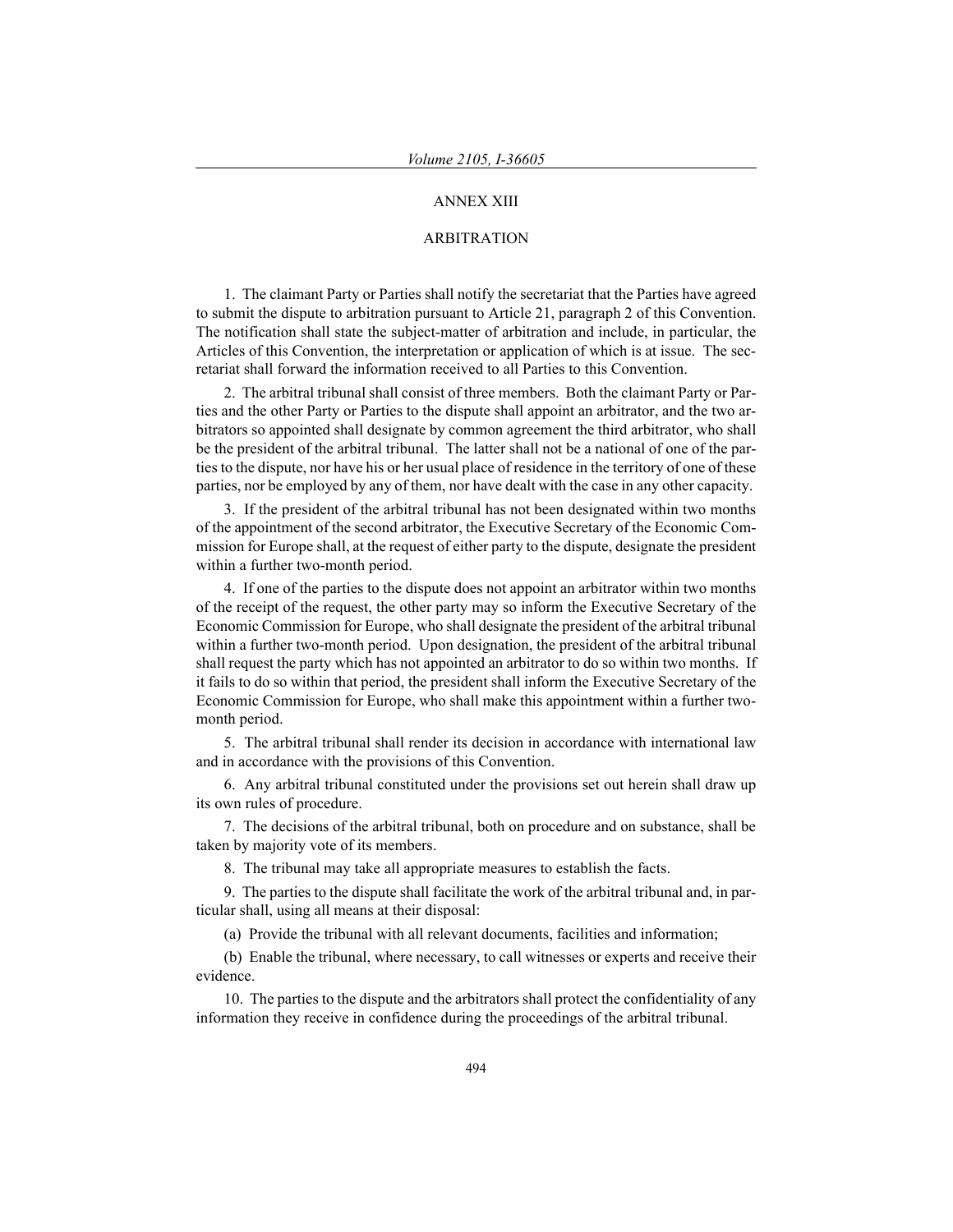11. The arbitral tribunal may, at the request of one of the parties, recommend interim measures of protection.

12. If one of the parties to the dispute does not appear before the arbitral tribunal or fails to defend its case, the other party may request the tribunal to continue the proceedings and to render its final decision. Absence of a party or failure of a party to defend its case shall not constitute a bar to the proceedings.

13. The arbitral tribunal may hear and determine counter-claims arising directly out of the subject-matter of the dispute.

14. Unless the arbitral tribunal determines otherwise because of the particular circumstances of the case, the expenses of the tribunal, including the remuneration of its members, shall be borne equally by the parties to the dispute. The tribunal shall keep a record of all its expenses and shall furnish a final statement thereof to the parties to the dispute.

15. Any Party to this convention which has an interest of a legal nature in the subjectmatter of the dispute and which may be affected by a decision in the case, may intervene in the proceedings with the consent of the tribunal.

16. The arbitral tribunal shall render its award within five months of the date on which it is established unless it finds it necessary to extend the time-limit for a period which should not exceed five months.

17. The award of the arbitral tribunal shall be accompanied by a statement of reasons. It shall be final and binding upon all parties to the dispute. The award will be transmitted by the arbitral tribunal to the parties to the dispute and to the secretariat. The secretariat will forward the information received to all Parties to this Convention.

18. Any dispute which may arise between the parties concerning the interpretation or execution of the award may be submitted by either party to the arbitral tribunal which made the award or, if the latter cannot be seized thereof, to another tribunal constituted for this purpose in the same manner as the first.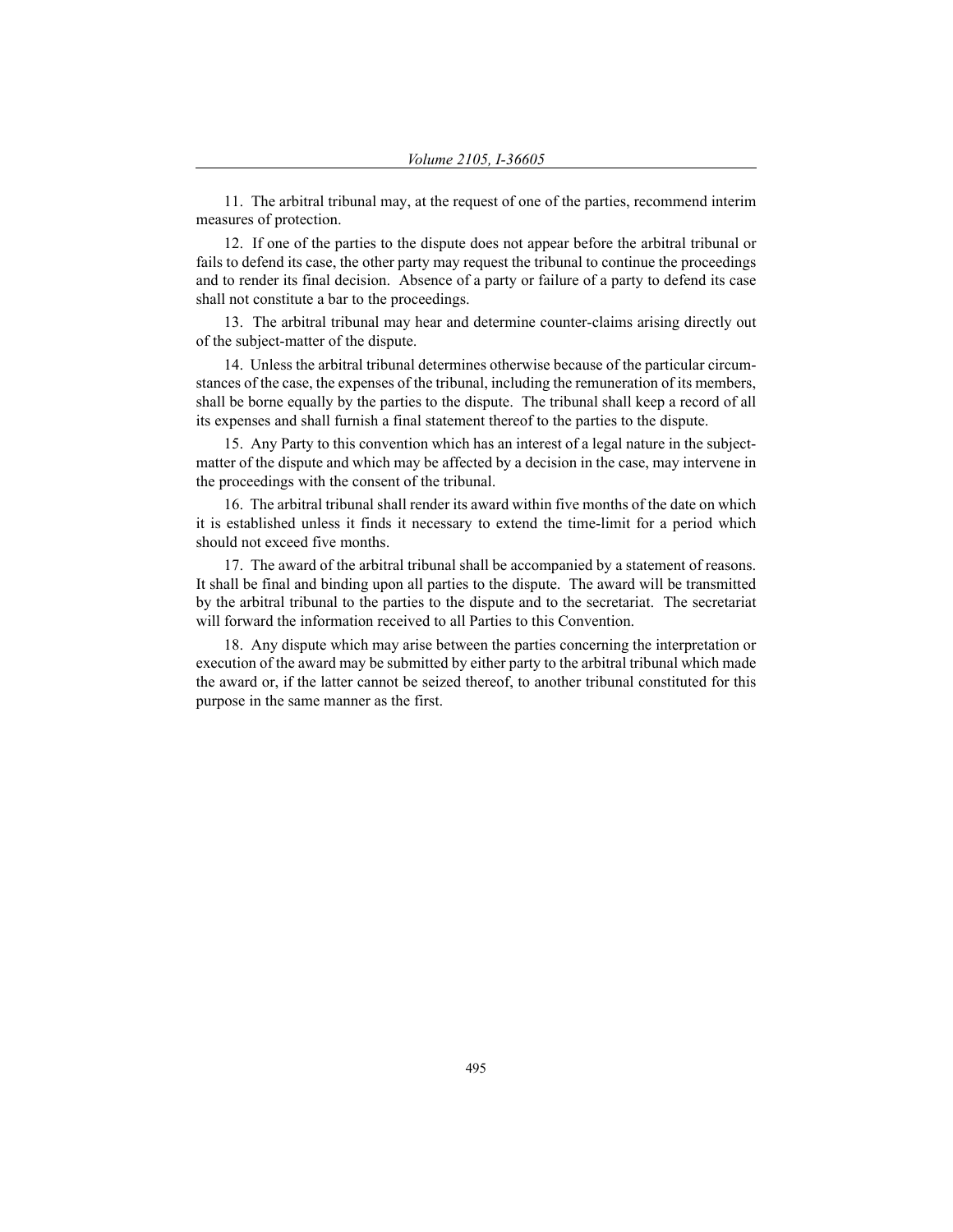DECLARATION AND RESERVATION MADE UPON RATIFICATION, ACCESSION (a), ACCEPTANCE (A) AND APPROVAL (AA)

"The Republic of Austria declares in accordance with article 21 paragraph 2 of the Convention to accept both of the means of the settlement of disputes mentioned in this paragraph as compulsory in relation to any Party accepting one or both of these means of settlement of disputes as compulsory."

[ENGLISH TEXT -- TEXTE ANGLAIS] [FRENCH TEXT -- TEXTE FRANÇAIS]

DÉCLARATION ET RÉSERVE FAITES LORS DE LA RATIFICATION, DE L'ADHÉSION (a), DE L'ACCEPTATION (A) OU DE L'APPROBA-TION (AA)

#### AUSTRIA AUTRICHE

#### [Translation -- Traduction]

La République d'Autriche déclare qu'elle accepte, conformément au paragraphe 2 de l'article 21 de la Convention, de considérer comme obligatoires les deux méthodes de règlement des différends mentionnées dans ce paragraphe pour ce qui est de ses relations avec toute partie acceptant de considérer comme obligatoire (s) l'un des deux ou les deux moyens de règlement des différends.

EUROPEAN ECONOMIC COMMUNITY (AA) COMMUNAUTÉ ÉCONOMIQUE

"The Member States of the European Community, in their mutual relations, will apply the Convention in accordance with the Community's internal rules.

The Community therefore reserves the right:

(i) as concerns the threshold quantities mentioned in Annex 1, Part 1, No 3, 4 and 5 of the Convention, to apply threshold quantities of 100 tonnes for bromine (very toxic substance), 5000 tonnes for methanol (toxic substance) and 2000 tonnes for oxygen (oxidizing substance);

# EUROPÉENNE (AA)

"Les États membres de la Communauté européenne, dans leurs relations mutuelles, appliqueront la Convention, conformément aux règles internes de la Communauté.

La Communauté se réserve en conséquence le droit

i) pour ce qui concerne les quantités limites mentionnées à l'annexe 1 partie 1, numéros 3, 4 et 5 de la Convention, d'appliquer pour le brome (substance très toxique) une quantité limite de 100 tonnes, pour le méthanol (substance toxique) une quantité limite de 5000 tonnes et pour l'oxygène (substance comburante) une quantité limite de 2000 tonnes;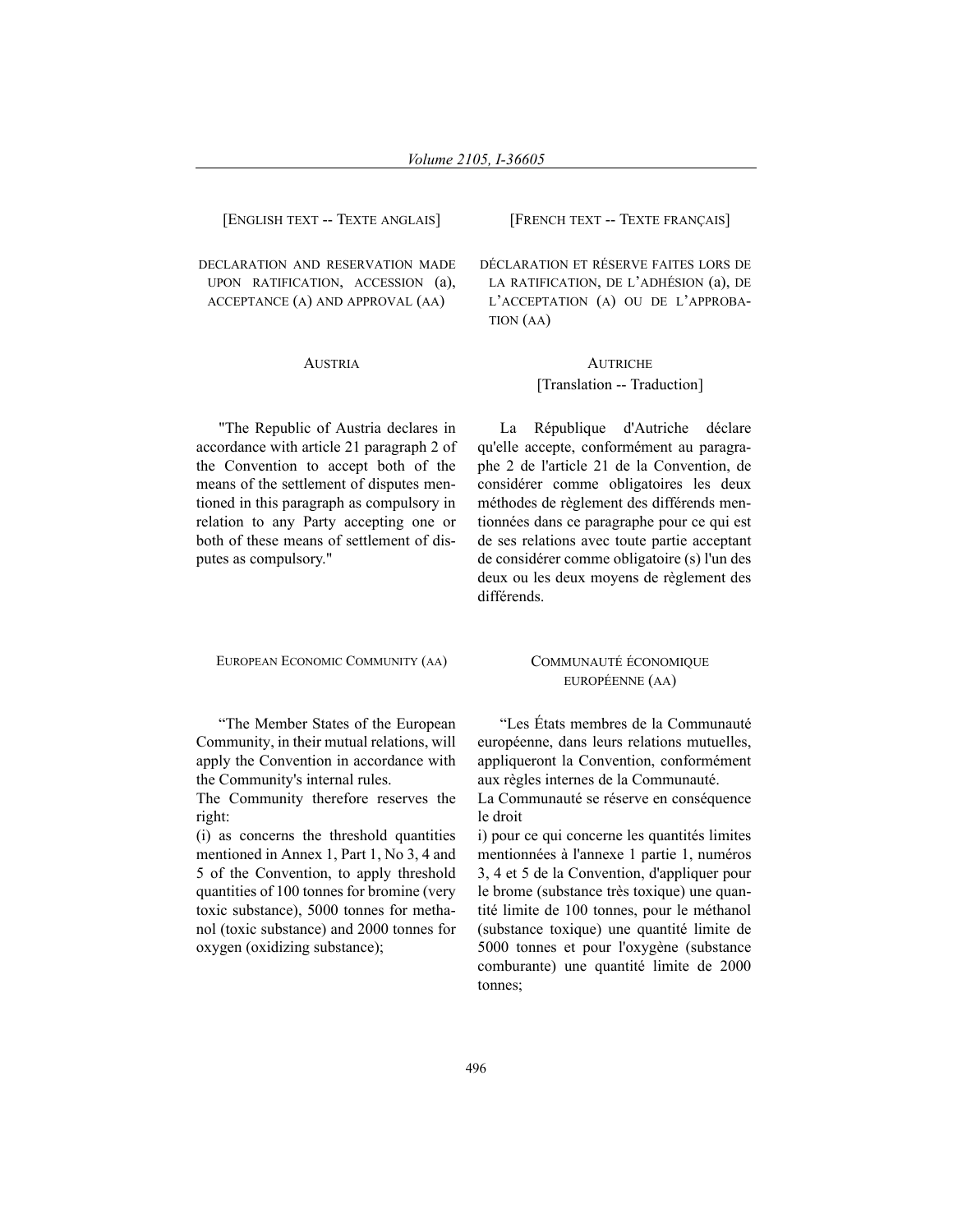(ii) as concerns the threshold quantities mentioned in Annex I, Part 1, No~ 8 of the Convention, to apply threshold quantities of 500 tonnes (risk phrase R50-53 (\*): substances very toxic to aquatic organisms which may cause long term adverse effects in the aquatic environment) and 2000 tonnes (risk phrase R51-53 , (\*) substances toxic to aquatic organisms which may cause long term adverse effects in the aquatic environment) for substances dangerous for the environment."

In accordance with the EC Treaty, the objectives and principles of the Community's environmental policy are, in particular, to preserve and protect the quality of the environment and human health through preventive action. in pursuit of those objectives, the Council adopted Council Directive 82/501/EEC of 24 June 1982 on the major-accident hazards of certain industrial activities which has been replaced by Council Directive 96/ 82/EC of 9 December 1996 on the control of major-accident hazards involving dangerous substances. These instruments aim at the prevention of major accident hazards involving dangerous substances and the limitations of their consequences for man and the environment and cover matters which are the subject of the Convention on the Transboundary Effects of Industrial Accidents. The Community will inform the depositary of any amendment to this Directive and of any further relevant development in the field covered by the Convention.

ii) pour ce qui concerne la quantité limite mentionnée à l'annexe 1 partie 1, numéro 8 de la Convention, d'appliquer pour les substances dangereuses pour l'environnement des quantités limites de 500 tonnes (phrase de risque R50-53 (\*) : 'substances très toxiques pour les organismes aquatiques et qui peuvent provoquer des effets néfastes à long terme pour l'environnement aquatique') et 2000 tonnes (phrase de risque R51-53 (\*) : 'Substances toxiques pour les organismes aquatiques et qui peuvent provoquer des effets néfasts à long terme pour l'environnement aquatique')"

#### Declaration Pursuant to article 29 (4): Déclaration conformément à l'article 29, paragraphe 4

Conformément au traité CE, les objectifs et principes de la politique environnementale de la Communauté visent en particulier à la préservation et à la protection de la qualité de l'environnement et de la santé des personnes par des actions préventives. Dans la poursuite de ces objectifs, le Conseil a arrêté la directive 82/501/CEE du 24 juin 1982 concernant les risques d'accidents majeurs de certaines activités industrielles, qui a été remplacée par la directive 96/82/ CE du Conseil du 9 décembre 1996 concernant la maîtrise des dangers liés aux accidents majeurs impliquant des substances dangereuses. Ces instruments ont comme objectif la prévention des accidents majeurs impliquant des substances dangereuses et la limitation de leurs conséquences pour l'homme et l'environnement et couvrent des domaines qui font l'objet de la Convention sur les effets transfrontières des accidents industriels. La Communauté informera le dépositaire de toute modification à cette directive et de toute autre évolution pertinente dans le domaine couvert par la Convention.